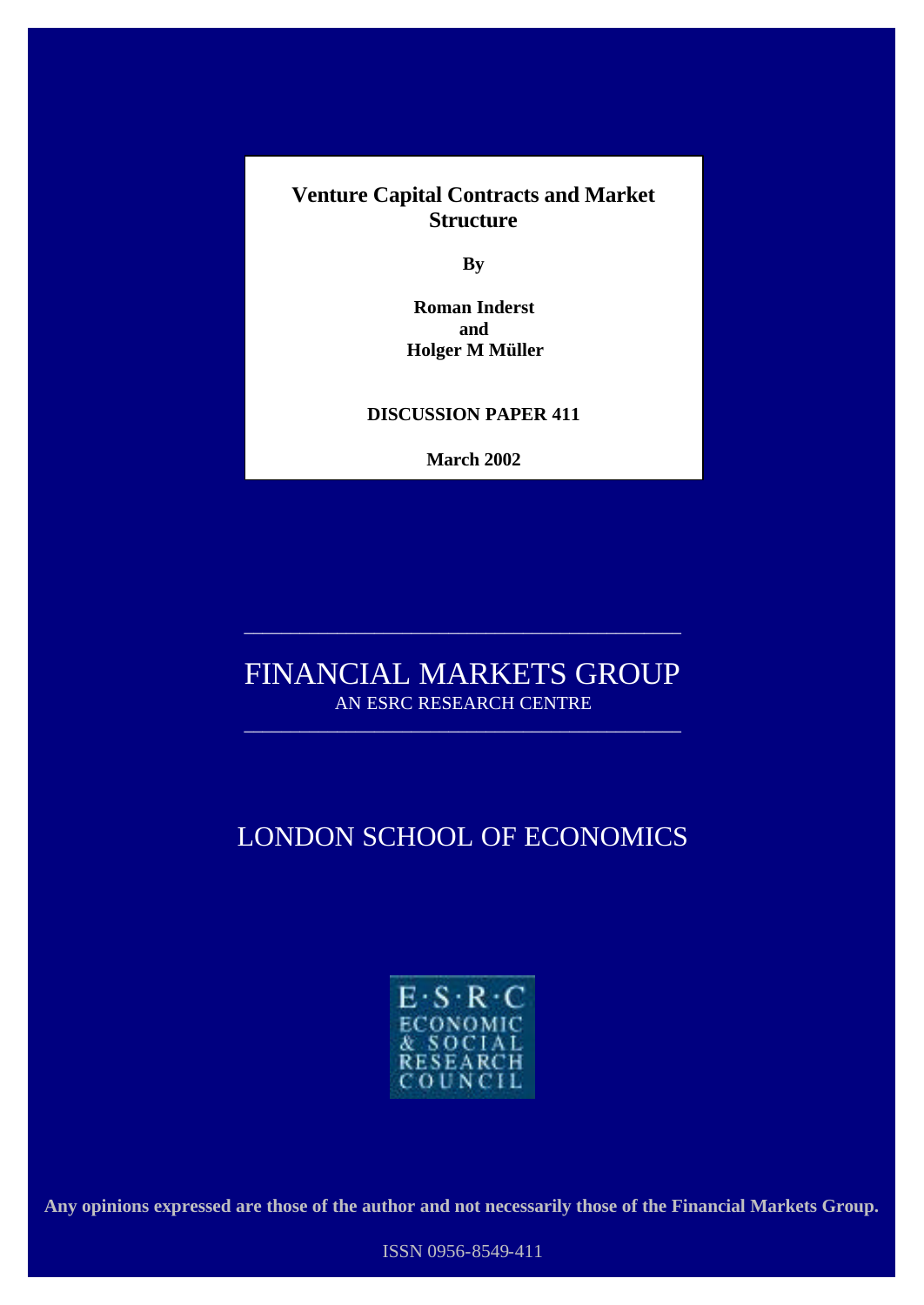# Venture Capital Contracts and Market Structure<sup>≀</sup>

Roman Inderst† Holger M. Müller‡

First Draft: February 2000. This Draft: January 2002

<sup>∗</sup>We are indebted to Per Strömberg for valuable comments and suggestions. Thanks also to Patrick Bolton, Mike Burkart, Paul Gompers, Denis Gromb, Thomas Hellmann, Martin Hellwig, Josh Lerner, Kjell Nyborg, Enrico Perotti, Elu von Thadden, Masako Ueda, Andy Winton, Julie Wulf, and seminar participants at Amsterdam, Humboldt, Mannheim, Stockholm School of Economics, Tilburg, the Columbia-NYU-Princeton-Wharton-Yale Five Star Conference on Research in Finance at NYU (2001), the workshop "Strategic Interactions in Relationship Finance: Bank Lending and Venture Capital" at LSE (2001), the workshop "Finance for the XXI Century" in Amsterdam (2001), and the European Summer Symposium in Financial Markets (ESSFM) in Gerzensee (2001) for helpful comments. Earlier versions of this paper circulated under the titles "Competition and Efficiency in the Market for Venture Capital" and "Market Structure, Contracting, and Value Creation in Venture Capital Finance."

<sup>†</sup>London School of Economics, FMG, & CEPR. Address: Department of Economics & Department of Accounting and Finance, London School of Economics, Houghton Street, London WC2A 2AE. Email: r.inderst@lse.ac.uk.

<sup>‡</sup>New York University & CEPR. Address: Department of Finance, Stern School of Business, New York University, 44 West Fourth Street, Suite 9-190, New York, NY 10012-1126. Email: hmueller@stern.nyu.edu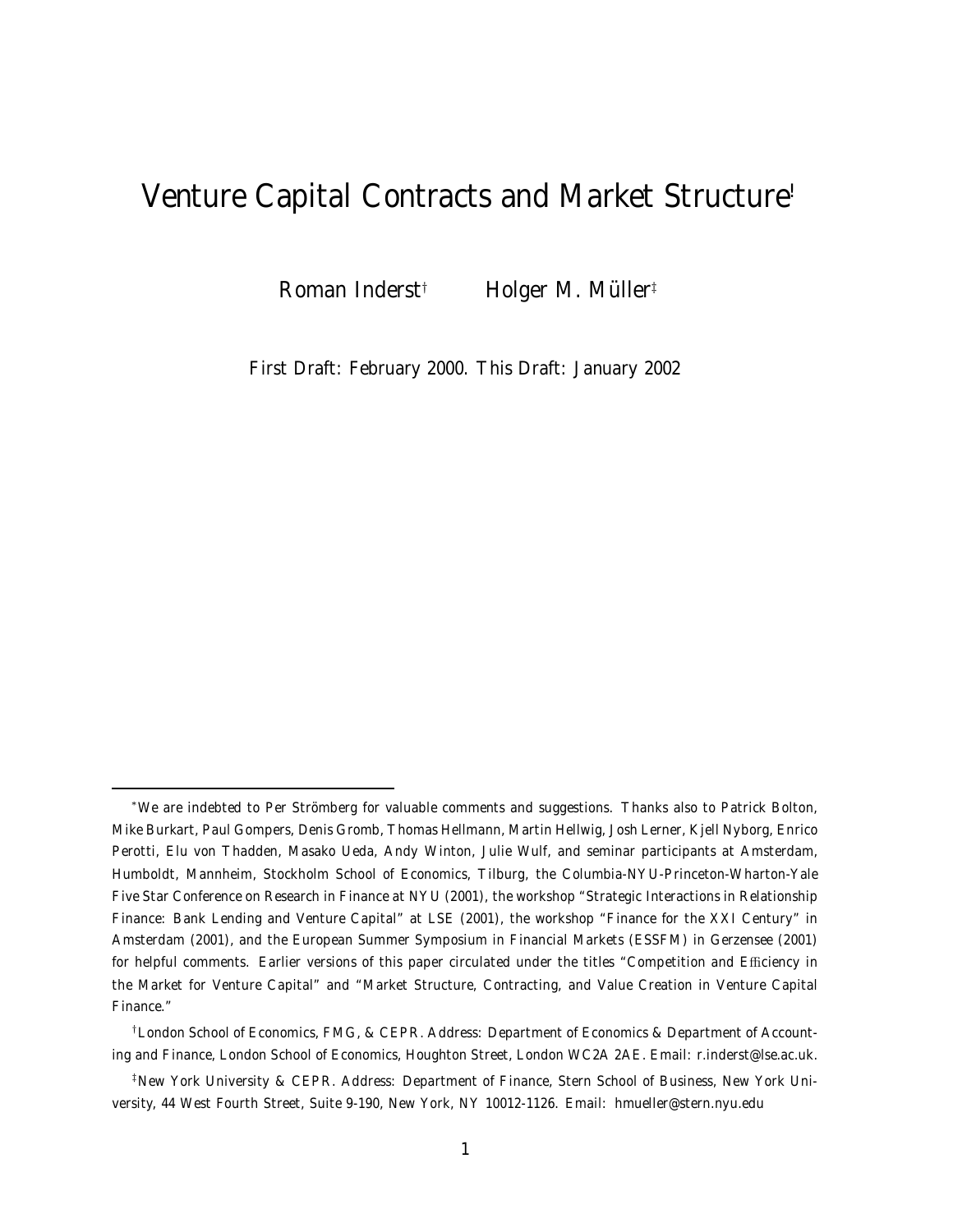### Abstract

We examine the relation between optimal venture capital contracts and the supply and demand for venture capital. Both the composition and type of financial claims held by the venture capitalist and entrepreneur depend on the market structure. Beside, different market structures involve different optimal forms of transferring utility: sometimes it is optimal to transfer utility via equity stakes, sometimes it is optimal to use debt. Transferring utility via equity stakes affects incentives. Consequently, the net value created, the success probability, the market value, and the performance of venture-capital backed investments depend on the supply and demand for capital. Similarly, venture capitalists face different incentives to screen projects if the capital supply is low or high. We then endogenize the capital supply and study the relation between venture capital contracts and entry costs, public policy, investment profitability, and market transparency. Finally, we show that entry by inexperienced investors creates a negative externality for the value creation in ventures financed by (regular) venture capitalists.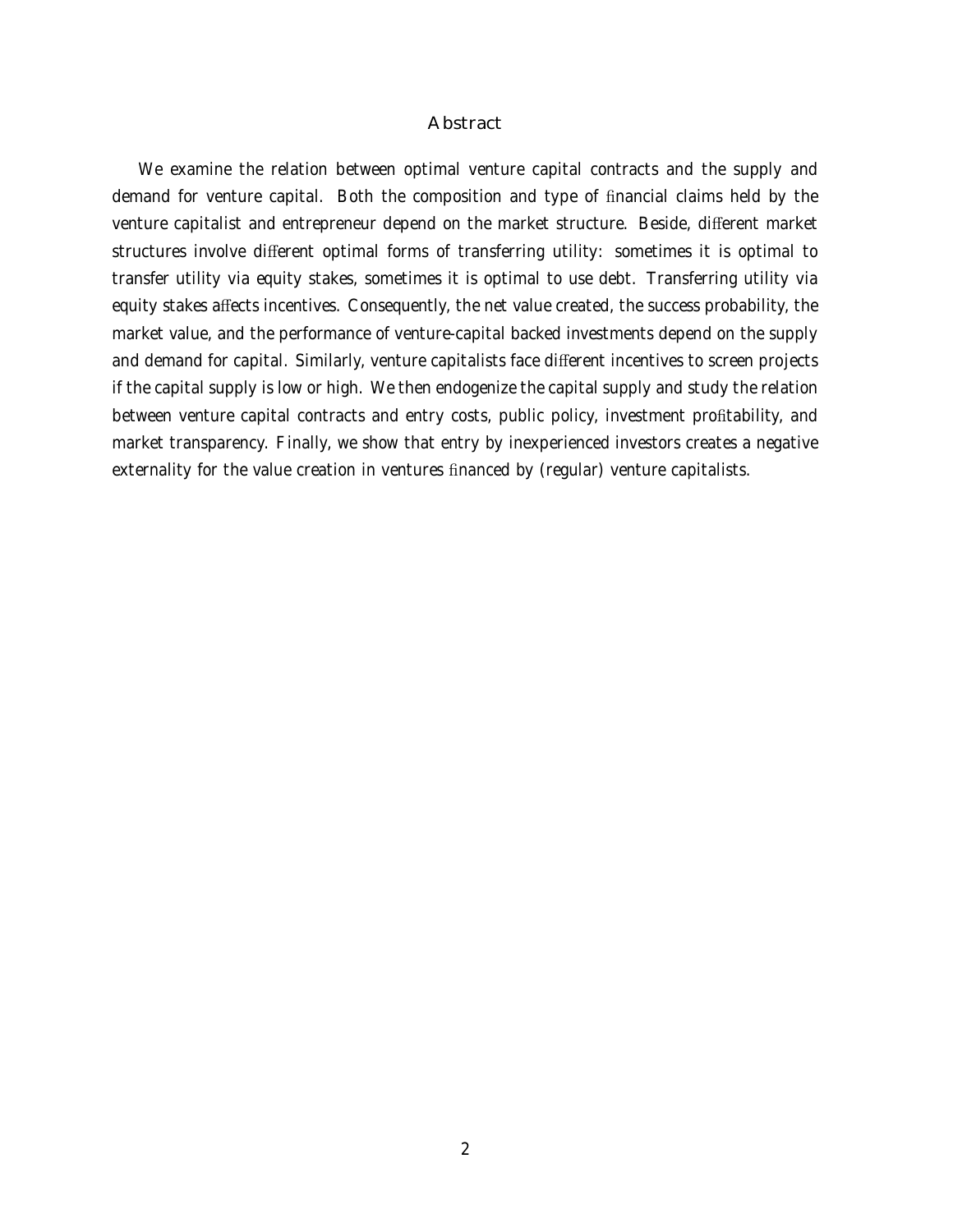## 1 Introduction

Do optimal financial contracts depend on the supply and demand for capital? And if so, how? In this paper, we address this question in the context of venture capital contracting. We examine whether, and how, optimal venture capital contracts vary with the supply and demand for capital, or more generally, the level of competition in the venture capital market. Pursuing this question within the traditional financial contracting framework is problematic, as it *assumes* that one side (typically the entrepreneur) has all the market power. We hence depart from the traditional paradigm and embed venture capital contracting in a search market where entrepreneurs and venture capitalists bargain over optimal contracts. Both the supply and demand for capital are competitive in the sense that there are many venture capitalists and many entrepreneurs. The market power of each side is determined by the ratio of supply to demand. A high ratio implies that the degree of competition among venture capitalists is high.

We find that both the composition and type of financial claims held by the venture capitalist and entrepreneur depend on the market structure, or degree of competition. If the degree of competition is either low or high, one side holds a mix of debt and equity and the other side holds straight equity. If the degree of competition is intermediate, both sides hold debt and equity. Generally, a change in the ratio of supply to demand affects market powers and therefore the distribution of surplus. The question is whether utility should be transferred via equity or debt. As a guiding principle, utility should be transferred at least cost, i.e., in a way that minimizes incentive distortions. We show that different competition levels entail different optimal forms of transferring utility. If the level of competition is either low or high, utility is transferred by changing the equity component of the optimal contract. If the level of competition is intermediate, utility is transferred by changing the debt component.

Work by Lerner (1995), Hellmann and Puri (2001), and Kaplan and Strömberg (2001b) indicates that venture capital contracting may be appropriately viewed as a double-sided moralhazard problem.<sup>1</sup> Venture capitalists monitor the progress of the firm, give advice, provide entrepreneurs with access to consultants, investment bankers, and lawyers, negotiate with suppliers, and play an active role in the building up of human resources and recruiting of senior management. Under double-sided moral hazard, the second-best solution requires that both the venture capitalist and the entrepreneur hold sufficiently large equity stakes. Actual equity stakes, however, are determined by bargaining, where outside options depend on the level of competition in the capital market. For low and high levels of competition, outside options are strongly asymmetric, which implies that equity stakes , and hence incentives, deviate from the

<sup>1</sup>Theoretical papers modelling venture capital contracting as a double-sided moral-hazard problem include Casamatta (2000), Cestone (2001), Renucci (2000), Repullo and Suarez (2000), and Schmidt (2000).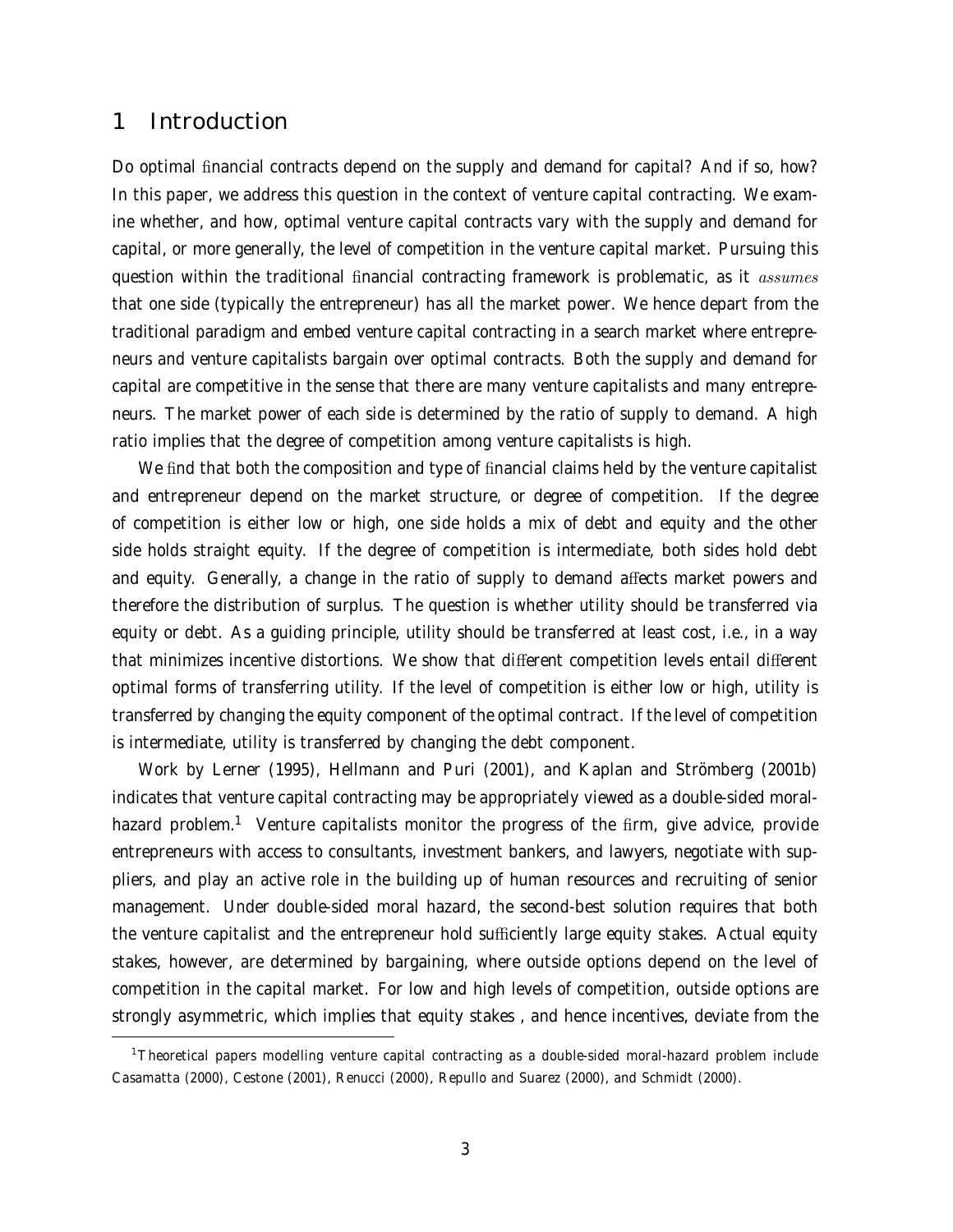second-best optimum. (While riskless debt can be used to transfer utility without affecting incentives, the total amount of riskless debt available is limited.)

This has the following additional implications: the net value created in ventures is a humpshaped function of the degree of competition. If efforts are substitutes, the success probability, the market value, and the average performance of venture-capital backed investments are increasing in the degree of competition if the entrepreneur's contribution is more important, and decreasing if the venture capitalist's contribution is more important. If efforts are complements, the success probability, market value, and average performance are all hump-shaped functions of the degree of competition. Most of our results remain yet to be tested. The ones that have been tested, however, are consistent with the empirical evidence. We provide a discussion of the empirical evidence at the end of this paper.

In an extension of the model, we consider projects (or entrepreneurs) of low and high quality. Prior to making his investment, the venture capitalist can screen the project. We show that venture capitalists screen more if the degree of competition is low, and less if the degree of competition is high.

A caveat is in order here. The above implications are based on the notion that financial claims have a first-order effect on incentives. While it is difficult to say what motivates venture capitalists in practice, the following quote suggests that financial claims matter. $2$ 

In an investment memo regarding a company in the financial information industry, a venture capitalist outlines a number of actions that he will undertake to assist the company. Among the risk factors which the venture capitalist worries about is whether he "can [...] get enough money at work, or ownership in the company, to warrant allocating these extra resources."

Similarly, Kaplan and Strömberg (2001b) conclude that equity incentives increase the likelihood that venture capitalists perform value-added support activities.

In the second part of the paper, we take the argument one step further and examine factors that potentially affect the capital supply. We consider entry costs, public policy, investment profitability, and market transparency. To investigate the role of these factors, we endogenize the entry decision of venture capitalists, thereby endogenizing the degree of competition in the capital market. An individual venture capitalist entering the market does not take into account the effect of his entry on the overall level of competition, and thus on the bargaining, contracting, and value creation in other ventures. Depending on the level of competition prevailing in the market, entry by an individual venture capitalist thus either creates a positive or negative contracting externality.

<sup>&</sup>lt;sup>2</sup>We thank Per Strömberg for this quote.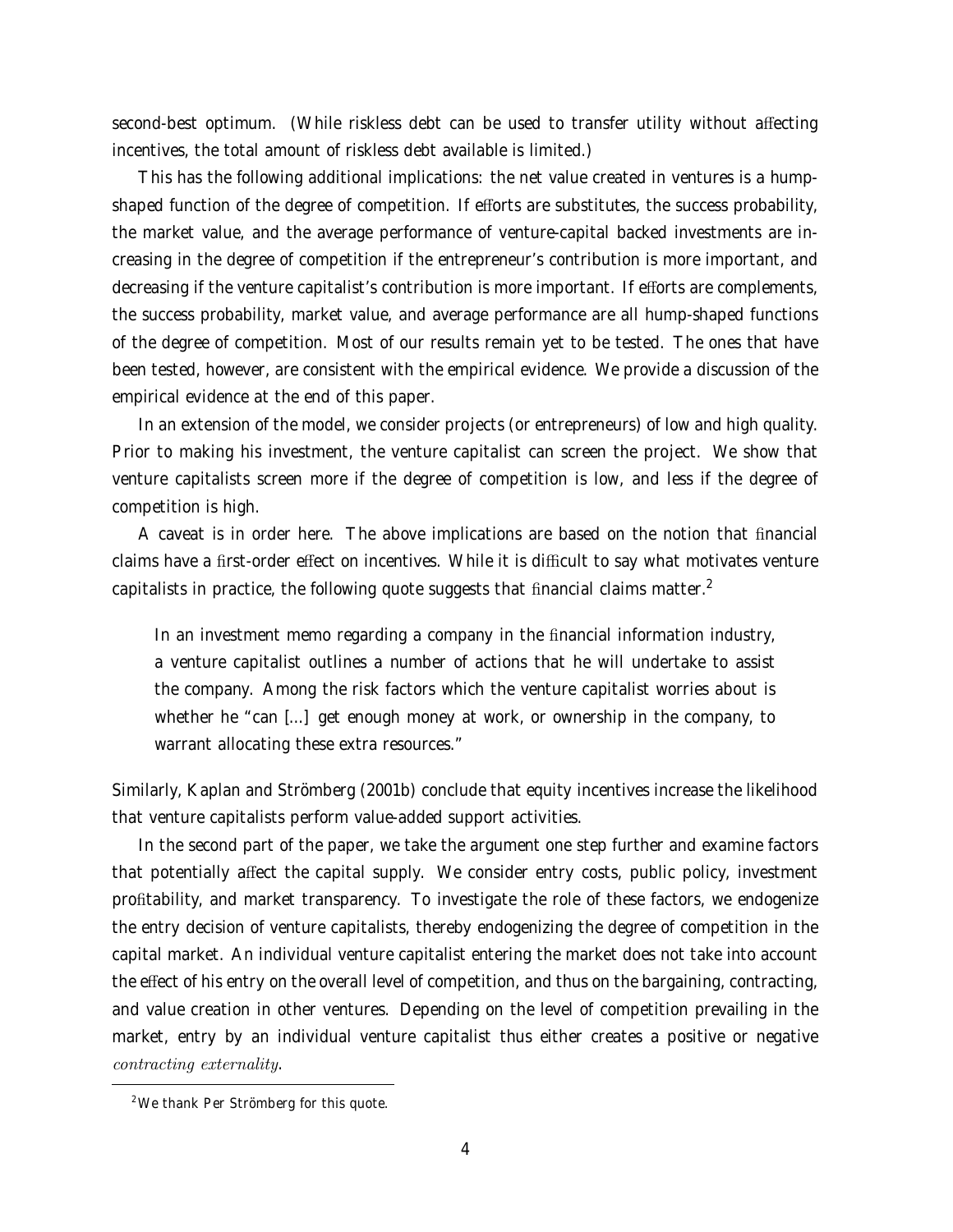It is frequently argued that the short-run supply of informed capital is fixed, for it takes time to develop the skills and experience which are necessary to be a good advisor (Gompers and Lerner 1999). In an extension of the model, we assume that informed capital is in short supply. There is, however, an abundant potential supply of *portfolio investors*, i.e., investors who have capital but no expertise.<sup>3</sup> We show that if the level of competition is strong, portfolio investors not only fail to add value in their own ventures, but also create a negative externality for the value added in ventures financed by (regular) venture capitalists.

We believe our model of bargaining and search captures important features of real-world venture capital contracting environments. In our model, deals are struck through bilateral negotiations, and not through auctions or a Walrasian tâtonnement mechanism. Both entrepreneurs and venture capitalists must actively look for deals. They can quit negotiations at any time and team up with somebody else. Finding a suitable partner takes time, however, and is easier the greater the supply of potential partners relative to the demand. Everyone is aware of his own and his partner's outside options, and this affects the outcome of the negotiations.<sup>4</sup> Finally, search models have appealing economic properties. For instance, in our model outside options, and hence contracts, adjust gradually to changes in the degree of competition. By contrast, in a Walrasian market the outcome is a bang-bang solution where the shorter side of the market has the entire market power. This can have extreme implications: if there are  $K$  venture capitalists and K  $-$  1 entrepreneurs, entrepreneurs have the entire market power. If there are  $K + 1$ entrepreneurs, however, venture capitalists have the entire market power.

By embedding venture capital contracting in a market environment, our paper goes beyond papers studying venture capital contracting in isolation. On the other hand, unlike many of these papers, our simple model falls short of explaining the richness of cash flow and control rights found in real-world venture capital contracts Michelacci and Suarez (2000) also have a search-based model of start-up financing. Unlike our model, Michelacci and Suarez do not consider incentive contracts or contracting inefficiencies. Instead, they consider search inefficiencies, using an insight from the search literature that entry creates externalities for the matching chances of other market participants. In Aghion, Bolton, and Tirole (2000), the limited partners

<sup>&</sup>lt;sup>3</sup>There is evidence of inexperienced investors entering the venture capital industry at times when the market is "hot". For instance, the Economist notes: "[a] host of new entrants are now dabbling in venture capital, ranging from ad hoc groups of MBAs to blue-blooded investment banks such as J.P. Morgan, to sports stars and even the CIA." Money to Burn, the Economist, May 27, 2000.

<sup>4</sup>Entrepreneurs typically strike better deals when the supply of capital is abundant. The following is a statement comparing the boom period of the most recent venture capital cycle with the aftermath: "if you went into a [...] start-up three to six months ago, you almost certainly got a very bad deal. Companies could ask for anything they wanted [in terms of valuation]. Now entrepreneurs are much more realistic." Open Season for Europe's Turkeys, Financial Times, January 11, 2001.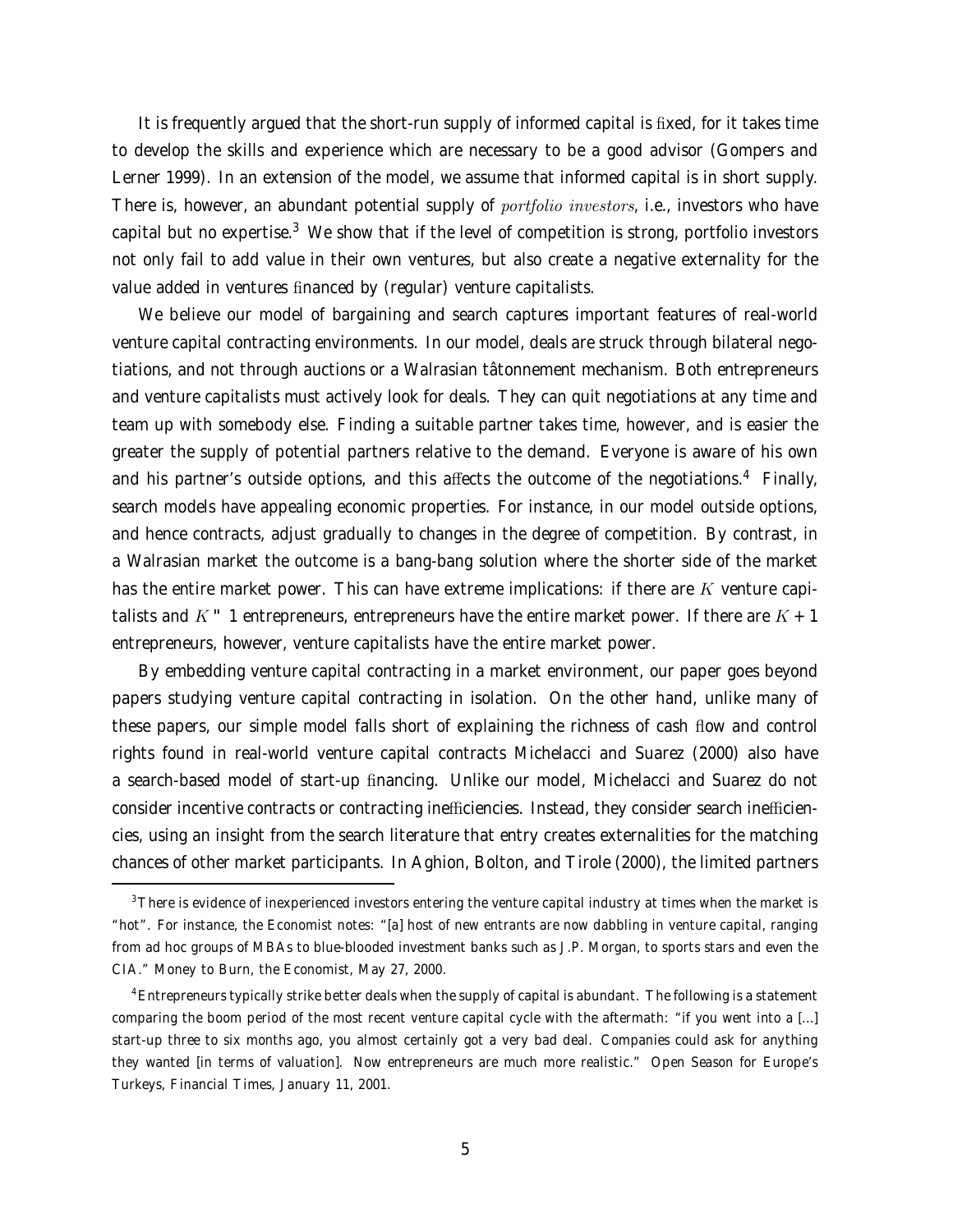in a venture partnership (i.e., the investors) must incentivize the venture capitalist to monitor an entrepreneur. Changes in the market environment that close the gap between the venture capitalist's private opportunity cost of capital and the investors' cost of capital improve the efficiency of the incentive contract. Inderst (2001) also examines the relationship between competition and contract design. Unlike this paper, he considers screening contracts in an adverse selection setting. To our knowledge, our paper is the first to investigate the relation between incentive contracts and market structure in a moral hazard setting. Finally, we are not the first to note that constraints on transfer payments may impair contract efficiency. Aghion and Bolton (1992) and Legros and Newman (2000) both discuss the implications of this for the optimal allocation of control rights.

## 2 Non-Technical Overview

Section 3 presents the model. The model consists of three building blocks: i) financial contracting, ii) bargaining, and iii) search. Section 3.1 studies a contracting problem between an entrepreneur and a venture capitalist. The optimal contract is a combination of equity and riskless debt.<sup>5</sup> Both the entrepreneur and the venture capitalist can exert effort. Equilibrium effort levels depend on the way in which the equity is allocated between the two. We first derive the utility possibility frontier generated by different equity allocations. The undominated segment of the frontier is called *equity frontier*. We subsequently add the riskless debt. The idea is to allocate the debt in a way that minimizes incentive distortions. The utility possibility frontier generated by different Pareto-optimal contracts is called *bargaining frontier*. In Section 3.2, the entrepreneur and venture capitalist bargain over an optimal contract. We apply the generalized Nash bargaining solution. Reservation values, i.e., outside options, are exogenous. In Section 3.3, we endogenize reservation values by embedding the bargaining problem in a search market with pairwise matching. Reservation values are determined by the market structure, or degree of competition, as expressed by the ratio of venture capitalists to entrepreneurs in the market. The degree of competition is assumed to be exogenous.

Section 4 summarizes the results. Via its effect on reservation values, the degree of competition determines i) the optimal financial contract, ii) the net value created, i.e., the expected project return minus aggregate effort costs, iii) the gross surplus, which corresponds to the market (or IPO) value of the venture if it was sold after effort and investment costs are sunk but before returns are realized, iv) the expected, or average, performance of the venture-backed

<sup>&</sup>lt;sup>5</sup>An alternative interpretation is that the entrepreneur and venture capitalist hold combinations of common and straight preferred stock, or, with minor qualifications, participating convertible preferred stock. Such claims are widely used in real-world venture capital contracts (Kaplan and Strömberg 2001a).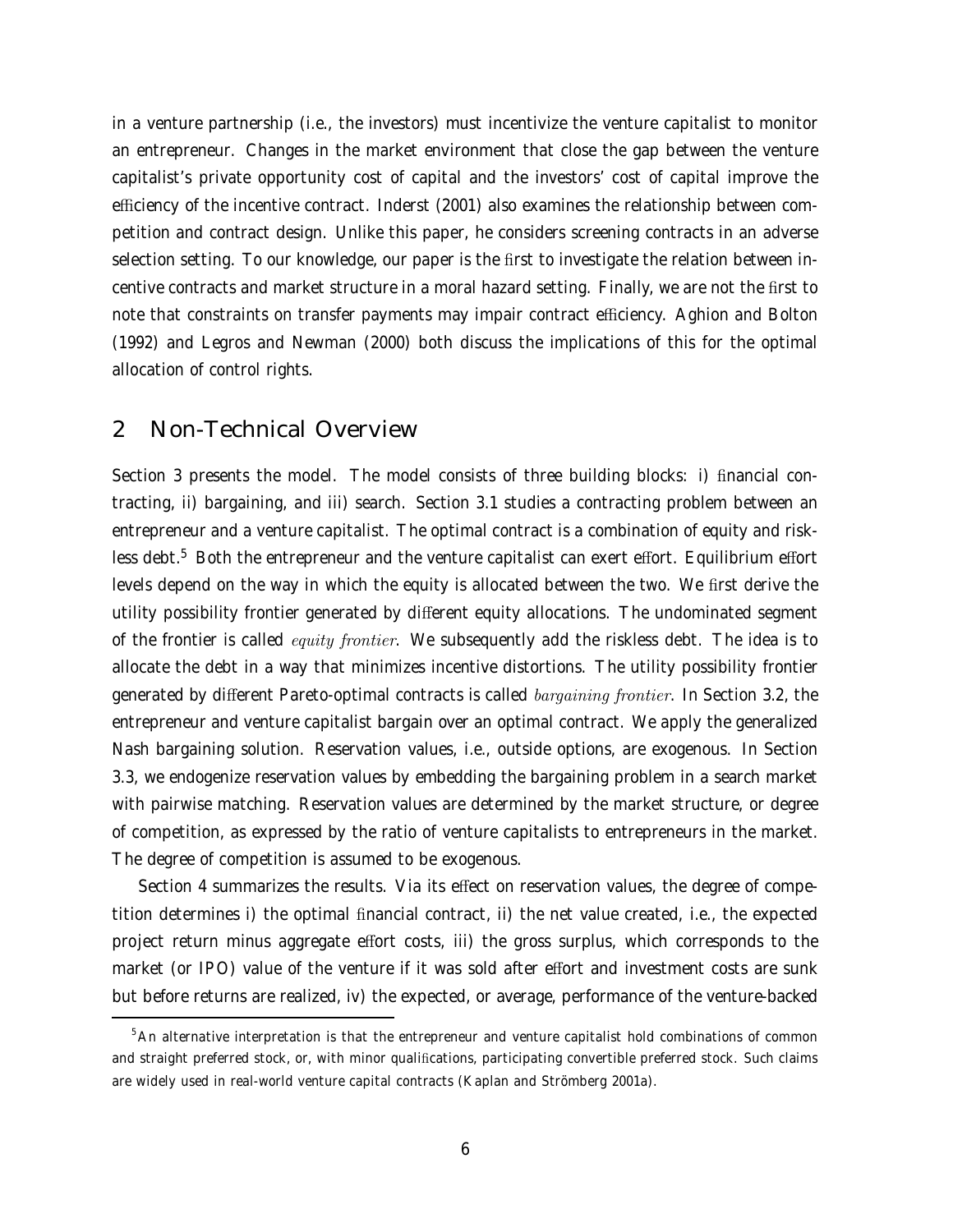investment, and v) the success probability of the venture, i.e., the likelihood that the investment pays off more than it costs. We also study the role of up-front payments.

Section 5 endogenizes the degree of competition by introducing free entry of capital. We examine the way in which the degree of competition, and thus the optimal contract, net value, etc., is affected by i) entry costs, ii) regulation and public policy, iii) investment profitability, and iv) market transparency.

Section 6 considers projects of different quality. We investigate the impact of competition on the incentives of venture capitalists to screen projects ex ante.

Section 7 introduces a second class of investors: *portfolio investors*, i.e., investors who have money but no skills. We examine the effect of entry by portfolio investors on the performance of investments financed by (regular) venture capitalists.

Section 8 concludes. All proofs are provided in the Appendix.

### 3 The Basic Model

### 3.1 Financial Contracting

The Basic Setup

A penniless entrepreneur has a project which requires an investment outlay  $I > 0$ . Funding is provided by a venture capitalist. The project return is  $X_l \neq 0$  with probability 1  $\vert p \rangle$  and  $X_h > I > X_l$  with probability p. The success probability  $p = p(e, a)$  depends on both the entrepreneur's and the venture capitalist's (unobservable) efforts  $e \$  [0, 1] and  $a \$  [0, 1], respectively. The corresponding effort cost functions are  $c_E(e) := e^2/2\alpha_E$  and  $c_F(a) := a^2/2\alpha$ . All agents are risk neutral.

The project return can be decomposed into a riskless return equal to  $X_l$  and a risky return paying 0 in the bad state and  $\Delta_X := X_h^* X_l$  in the good state. With the usual degree of caution, we refer to these as debt and equity. An optimal contract between the entrepreneur and the venture capitalist specifies i) the venture capitalist's investment I, ii) the debt 0 %  $S$  %  $X_l$  held by the venture capitalist, and iii) the fraction of equity  $s \$$  [0, 1] held by the venture capitalist.<sup>6</sup> In Section 4, we additionally admit up-front payments by the venture capitalist. The entrepreneur keeps any return not paid to the venture capitalist. The entrepreneur's utility from the contract  $(s, S)$  is  $U(s, S) := u(s) + X_l$   $S$ , where  $u(s) := p(1 - s) \Delta_X + e^2/2\alpha_E$  represents his utility from the equity allocation s. Likewise, the venture capitalist's utility from the contract  $(s, S)$ is  $V(s, S) := v(s) + S'' I$ , where  $v(s) := ps\Delta_X'' a^2/2\alpha$  represents his utility from the equity allocation s.

<sup>6</sup>This rules out that one party receives a higher payment in the bad state than in the good state. It is easy to show that such contracts are never optimal.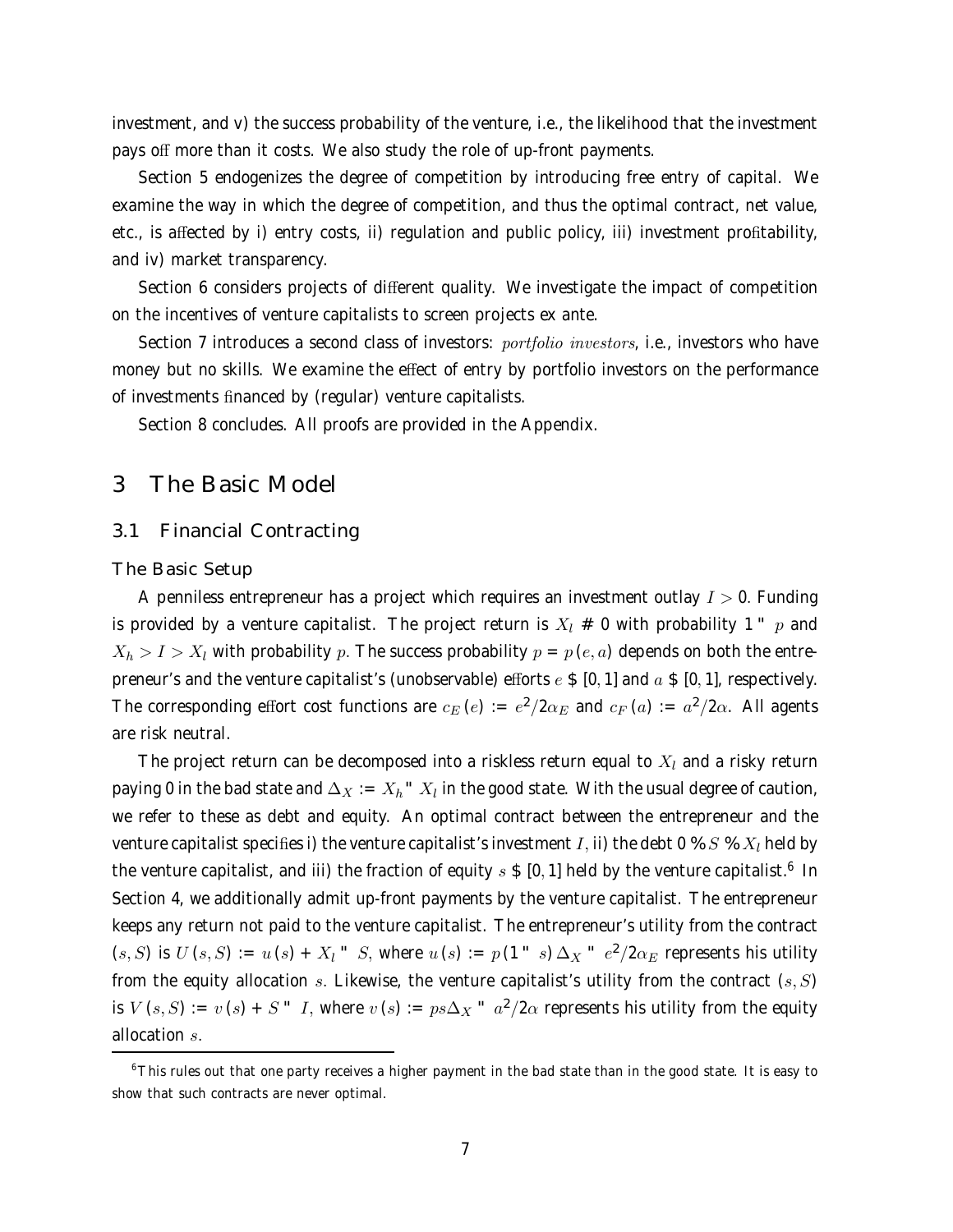To simplify the exposition, we proceed in two steps. We first derive the set of Paretooptimal  $u - v$  combinations. The utility possibility frontier generated by Pareto-optimal equity allocations is called *equity frontier*. We then add the riskless debt and investment cost and derive the set of Pareto-optimal  $U'$  V combinations. The utility possibility frontier generated by Pareto-optimal contracts is called *bargaining frontier*.

#### The Equity Frontier

The equity frontier  $u = \psi_E(v)$  depicts the utilities  $u(s)$  and  $v(s)$  for all Pareto-optimal equity allocations. In general, the precise shape of the equity frontier depends on the production technology  $p(e, a)$ . There are, however, some robust properties that any well-behaved equity frontier has. These are:

- i) the equity frontier is strictly concave,
- ii) the sum  $u(s) + v(s)$  attains its maximum in the interior of the domain, and
- iii) along the equity frontier,  $v(s)$  is strictly increasing in s.

The first two properties follow naturally from the fact that the incentive problem is two-sided and effort costs are strictly convex. Maximizing the sum of utilities then requires balancing the two incentive problems. Giving one side too big an equity stake is inefficient as it will then produce at a point where the marginal effort cost is relatively high. Accordingly, the equity allocation maximizing the total utility lies somewhere in the interior. Denote the point where the total utility is maximized by  $(\hat{v}, \hat{u})$ , and the corresponding equity allocation by  $\hat{s}$ . We occasionally refer to this as the joint-surplus maximizing, or  $second-best$ , solution. Clearly,  $\psi_E' \left( \hat{v} \right)$  = " 1. The third property states that the venture capitalist's utility increases with his equity stake. Note that this need not be true for dominated segments of the utility possibility frontier, i.e., segments that lie not on the equity frontier. (See the following examples.)

We illustrate these properties by means of two examples. The first is based on the linear technology  $p(e, a) = da + (1 - d)e$  used in, e.g., Casamatta (2000). The second is based on the Cobb-Douglas technology  $p(e, a) = a^d e^{1-d}$  used in, e.g., Repullo and Suarez (2000). Under the linear technology, the two efforts are substitutes while under the Cobb-Douglas technology, they are complements. While for the remainder of the paper we could work with either of these technologies (or any other well-behaved technology), we instead use the general notation  $u = \psi_E(v)$  and assume that properties i)<sup>-</sup>iii) hold. To make the problem non-trivial, we assume that the second-best outcome is sufficiently good to allow the venture capitalist to break even, i.e., that  $\hat{v} > I$ .

Example 1: Linear Technology. To ensure that the equilibrium success probability has an interior solution, we assume that max  $\{\alpha_E(1 - d), \alpha_F d\} < 1/\Delta_X$ . Given some equity allocation s, the corresponding equilibrium effort choices are  $a^*(s) = \alpha_F ds \Delta_X$  and  $e^*(s) =$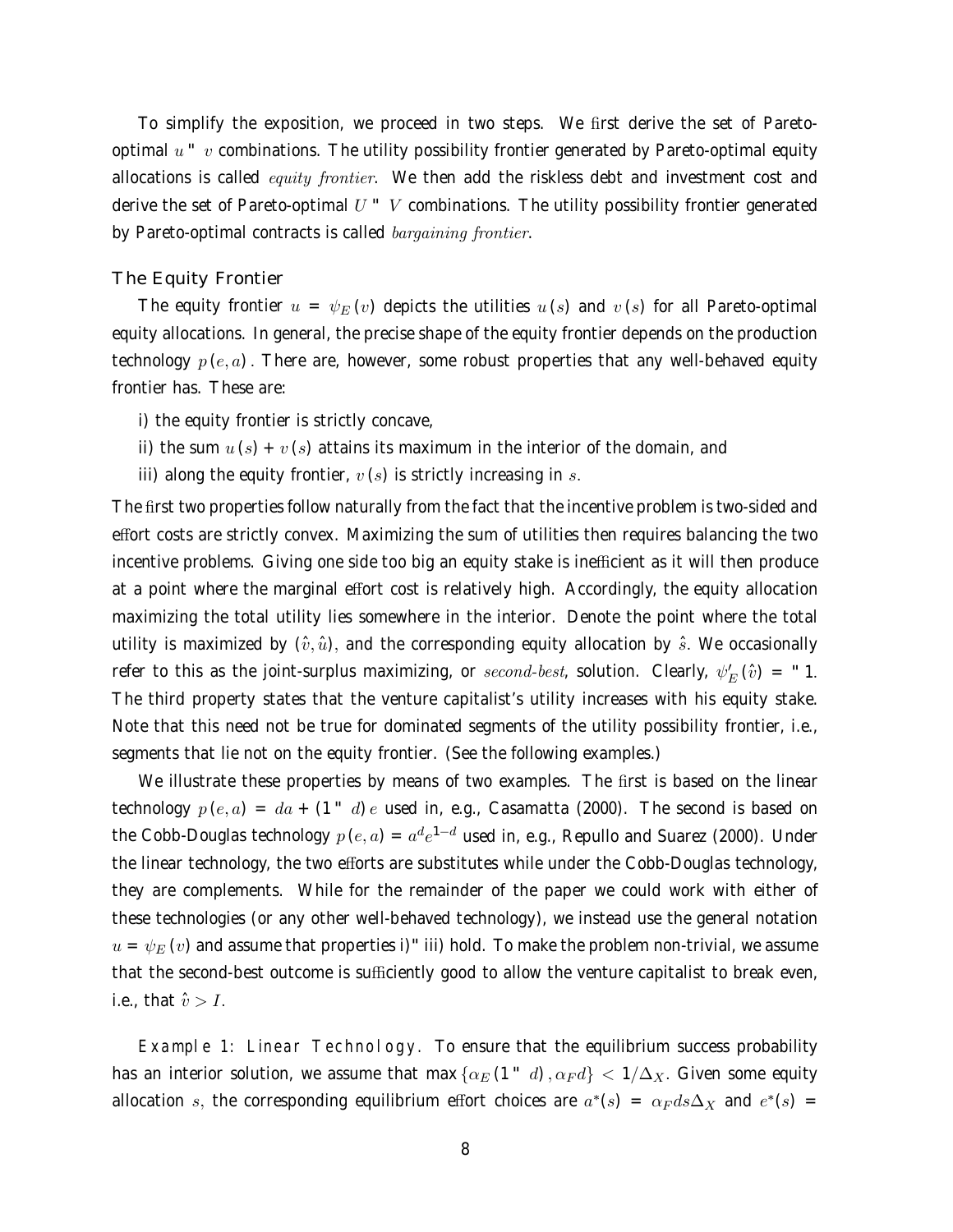$\alpha_E$  (1  $-d$ ) (1  $-s$ )  $\Delta_{X}$ , respectively. The equilibrium success probability is

$$
p^*(s) := p(e^*(s), a^*(s)) = \Delta_X \left[ \alpha_F d^2 s + \alpha_E (1 \text{ }^{\prime\prime} \text{ } d)^2 (1 \text{ }^{\prime\prime} \text{ } s) \right]. \tag{1}
$$

The venture capitalist's and entrepreneur's utility from the equity allocation  $s$  is

$$
v(s) = \frac{1}{2}\alpha_F d^2 s^2 \Delta_X^2 + \alpha_E (1 \text{''} d)^2 s (1 \text{''} s) \Delta_X^2, \tag{2}
$$

and

$$
u(s) = \frac{1}{2}\alpha_E (1 - d)^2 (1 - s)^2 \Delta_X^2 + \alpha_F^2 d^2 s (1 - s) \Delta_X^2, \tag{3}
$$

respectively.

### Figure 1: Equity Frontier for Linear Technology.

Figure 1 depicts the utility possibility frontier generated by different equity allocations. By increasing the venture capitalist's equity share  $s$  from zero to one, we move along the curve clockwise. In the picture, we assume that  $\alpha_E\,(1$  "  $\,d)^2>\alpha_F d^2$ , i.e., the entrepreneur is more productive than the venture capitalist. If the reverse holds or if productivities are equal, the picture looks similar. Appendix A discusses all cases.

The equity frontier is the undominated segment of the utility possibility frontier. It is defined on the interval  $[v, \overline{v}]$ , where in this example  $v = v(0) = 0$  and  $\overline{v} = v(\overline{s})$ , where  $\overline{s} < 1$ . If  $s > \overline{s}$ , the utility of both parties decreases with  $s$ , which is due to the fact that the entrepreneur is more productive. Hence, even if the venture capitalist had all the market power, he would want to leave the entrepreneur some rent. (If the venture capitalist were more productive, the reverse would hold.) A formal derivation of the equity frontier and a proof that properties i)<sup>"</sup> iii) hold is provided in Appendix A.

Example 2: Cobb-Douglas Technology. To ensure that the equilibrium success probability has an interior solution, we assume again that max  $\{\alpha_E(1 - d), \alpha_F d\} < 1/\Delta_X$ . Equilibrium effort choices are then  $e^*(s) = (\alpha_E (1 - d) (1 - s) \Delta_X [a^*(s)]^d)^{\frac{1}{1+d}}$  and  $a^*(s) =$  $(\alpha_F ds \Delta_X [e^*(s)]^{1-d})^{\frac{1}{2-d}},$  implying that

$$
p^*(s) = \rho(s) \Delta_X,\tag{4}
$$

where  $\rho\left(s\right):=\left[\alpha_F ds\right]^d\left[\alpha_E(1\text{ }^\circ\text{ }d)(1\text{ }^\circ\text{ }s)\right]^{1-d}.$  The venture capitalist's and entrepreneur's utility from the equity allocation  $s$  is

$$
v(s) = \frac{1}{2} (2 \text{`` } d) s \Delta_{X}^{2} \rho(s) , \qquad (5)
$$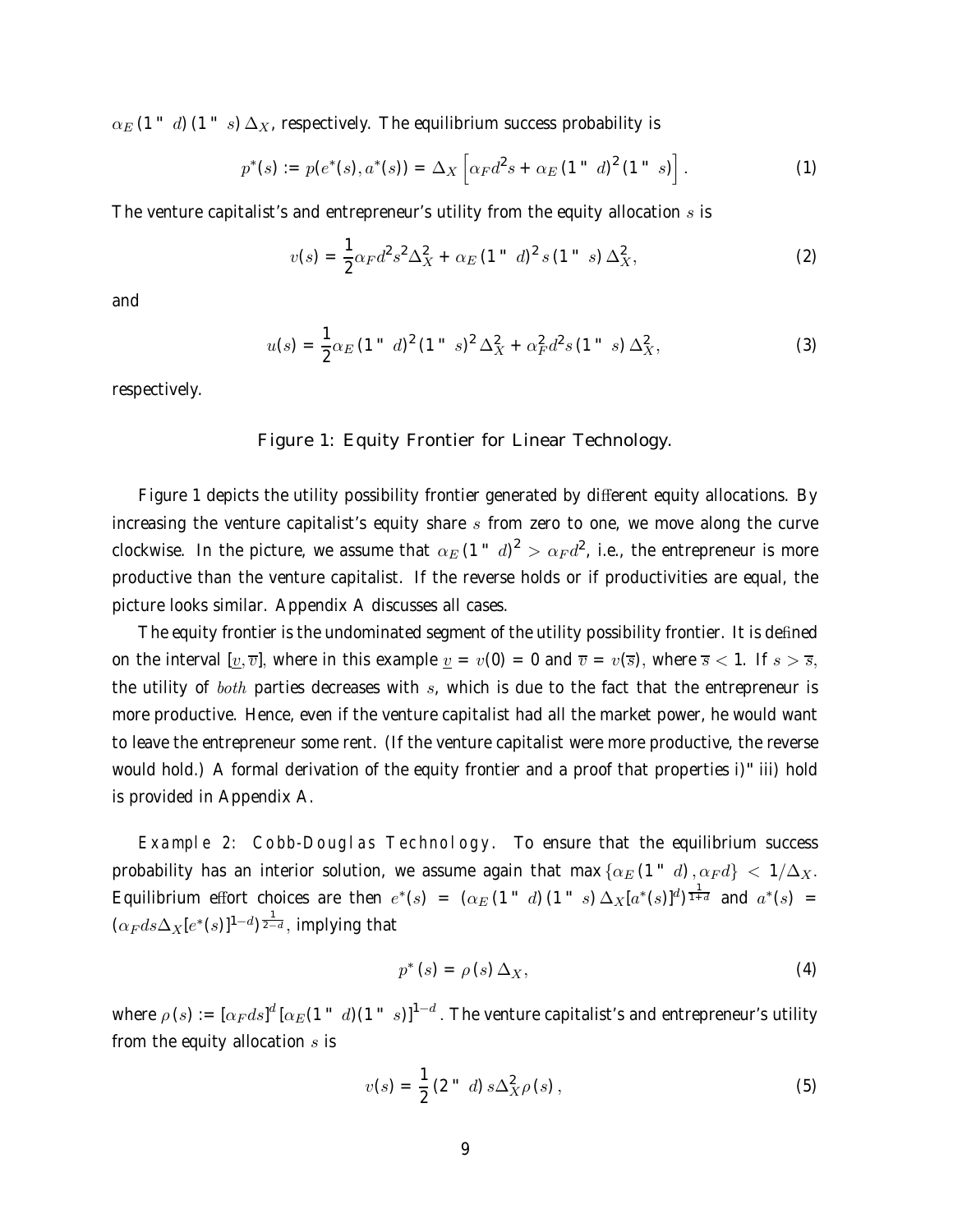and

$$
u(s) = \frac{1}{2} (1 + d) (1'' - s) \Delta_X^2 \rho(s).
$$
 (6)

respectively.

Figure 2: Equity Frontier for Cobb-Douglas Technology.

Figure 2 depicts the utility possibility and equity frontier for the Cobb-Douglas technology. Since efforts are complements, only a relatively small segment of the utility possibility frontier is undominated. In Appendix A we show that properties i)-iii) again hold.

The Bargaining Frontier

The bargaining frontier depicts the utility of the entrepreneur and venture capitalist,  $U =$  $u(s) + X_1$   $S$  and  $V = v(s) + S$   $I$ , respectively, for all Pareto-optimal contracts. We construct the bargaining frontier from the equity frontier by adding the riskless debt in a way that minimizes incentive distortions. (Adding the investment cost is trivial as it is borne by the venture capitalist.) The construction is simple. Suppose  $s > \hat{s}$ , in which case the venture capitalist holds too much and the entrepreneur too little equity relative to the second-best. Any Pareto-optimal contract where  $s > \hat{s}$  must also have  $S = X_l$ , i.e., the venture capitalist must hold the entire debt. If not, a Pareto-improvement would be possible where the entrepreneur trades in debt for equity, thereby getting closer to the second-best solution. Similarly, if  $s < \hat{s}$ , the entrepreneur must hold the entire debt. If  $s = \hat{s}$ , any debt allocation is Pareto-optimal.

#### Figure 3: Construction of the Bargaining Frontier.

Figure 3 depicts the construction of the bargaining frontier. The figure is based on the equity frontier in Figure 1. We therefore have  $\underline{v} = 0$ , implying that max  $\{\underline{v} - I, 0\} = 0$ . There are three regions. In the left interval, the entrepreneur holds the entire debt and an inefficiently large fraction of the equity. In the middle interval, both parties hold debt and equity. The equity allocation is second-best optimal. As we move along the frontier clockwise, debt is shifted to the venture capitalist until he holds all of it. As this is merely a wealth transfer, the slope of the bargaining frontier in the middle interval is minus one. Finally, in the right interval, the venture capitalist holds the entire debt and an inefficiently large fraction of the equity. This is summarized in the following lemma.

Lemma 1. The bargaining frontier takes the following form:

$$
U = \psi_B(V) := \begin{cases} \psi_E(V+I) + X_l & \text{if } V \$ [max \{ \underline{v} \text{ } \text{ } ^n I, 0 \}, \hat{v} \text{ } ^n I] \\ \psi_E(\hat{v}) + [X_l \text{ } ^n I + \hat{v} \text{ } ^n V] & \text{if } V \$ [\hat{v} \text{ } ^n I, \hat{v} + X_l \text{ } ^n I] \\ \psi_E(V \text{ } ^n X_l + I) & \text{if } V \$ [\hat{v} + X_l \text{ } ^n I, \overline{v} + X_l \text{ } ^n I] \end{cases} \tag{7}
$$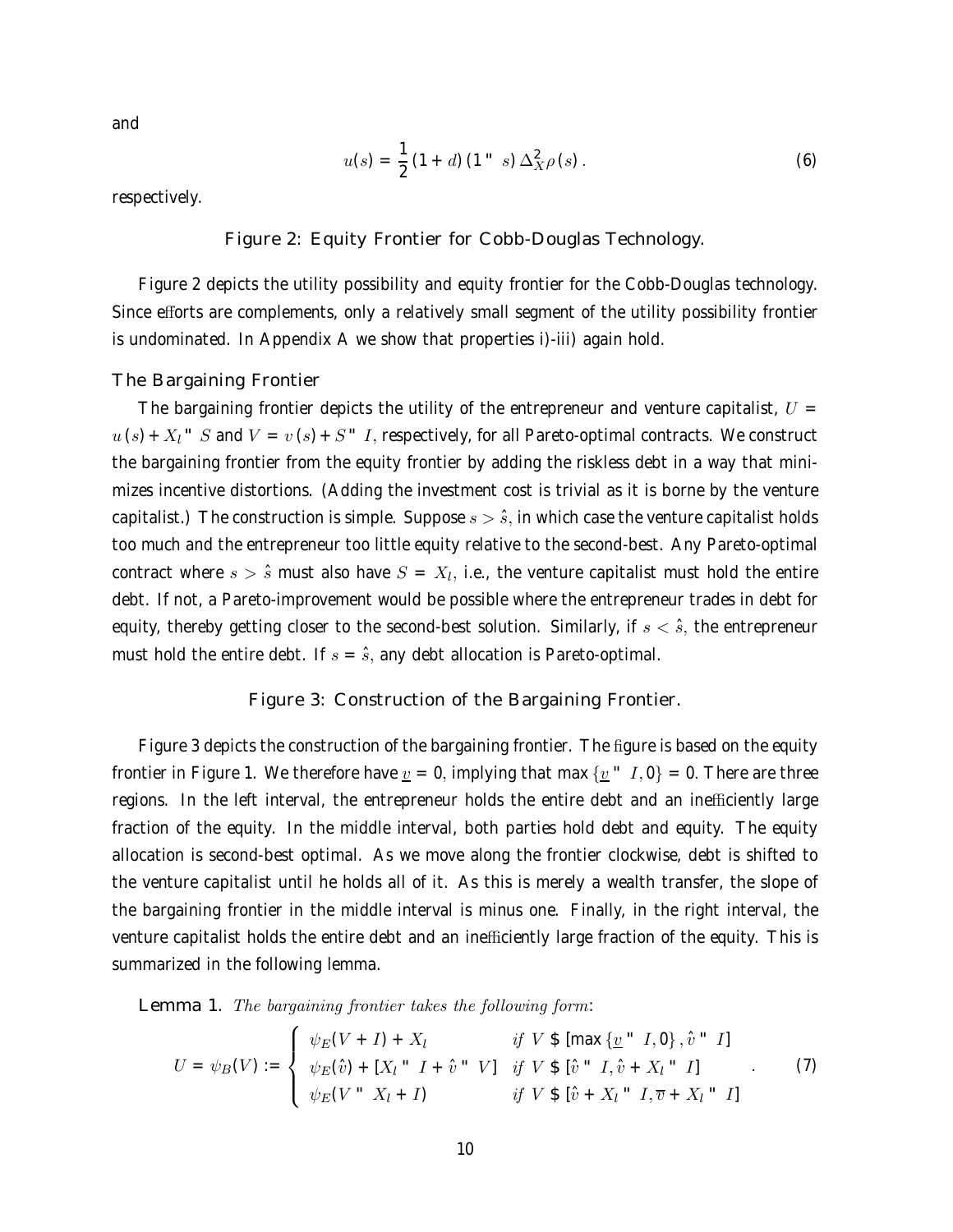### 3.2 Bargaining

It is reasonable to assume that when bargaining over a contract, the entrepreneur and venture capitalist choose a contract that is Pareto-efficient. Bargaining over a contract thus corresponds to choosing a utility pair  $(V, U)$  on the bargaining frontier. Let  $U^R$  and  $V^R$  denote the entrepreneur's and venture capitalist's reservation values, or outside options. For the moment we assume that reservation values are exogenous. In the following section, we derive reservation values endogenously as a function of the supply and demand in the capital market. We use the generalized Nash bargaining solution. Accordingly, the entrepreneur and venture capitalist select utilities  $U = \psi_B(V) \# U^R$  and  $V \# V^R$  maximizing the *Nash-product* 

$$
\left[V \quad W^R\right]^b \left[\psi_B(V) \quad U^R\right]^{1-b},\tag{8}
$$

where  $b \, \$ \, (0,1)$ . For convenience, define  $\beta := b/(1 - b)$ .

As the bargaining frontier is strictly concave, the bargaining problem has a unique solution. Denote this solution by  $(V^B,U^B)$ , where  $U^B = \psi_B(V^B)$ . We can restrict attention to the case where  $V^B$  \$ (max  $\{v^T, 0\}, \overline{v} + X_l^T, I\}$ , i.e., where the solution lies in the interior (see Appendix B, Proof of Proposition 1). It then follows from the first-order condition that

$$
\beta = \sqrt{\frac{V^B \cdot V^R}{U^B \cdot U^R}} \psi'_B(V^B),\tag{9}
$$

implying that  $V^B$  is continuous and strictly increasing (decreasing) in  $V^R$  (in  $U^R$ ).

As is well known, the axiomatic Nash bargaining solution can be derived as the limit of a non-cooperative bargaining game where the two parties bargain with an open time horizon under the risk of breakdown (Binmore, Rubinstein, and Wolinsky 1986). If  $\beta = 0.5$ , the two players alternate in making proposals or are chosen with equal probability each period. If  $\beta \neq 0.5$ , the players are chosen with unequal probabilities. Finally, it is worth noting that our results do not depend on the specifics of the Nash bargaining solution. All we need for our results is that an agent's bargaining utility is positively related to his own and negatively related to his counterparty's outside option.

### 3.3 Search

We finally embed the bargaining problem in a market environment. We consider a stationary search market populated by entrepreneurs and venture capitalists. The measure of entrepreneurs and venture capitalists in the market is  $M_E$  and  $M_F$ , respectively. A key variable is the ratio of venture capitalists to entrepreneurs, or *degree of competition*,  $M_F/M_E =: \theta$ . A high value of  $\theta$ implies that the capital supply is highly competitive.

Time is continuous. Both sides discount future utilities at interest rate  $r > 0$ . From the perspective of a venture capitalist, the arrival rate of a deal is given by a decreasing function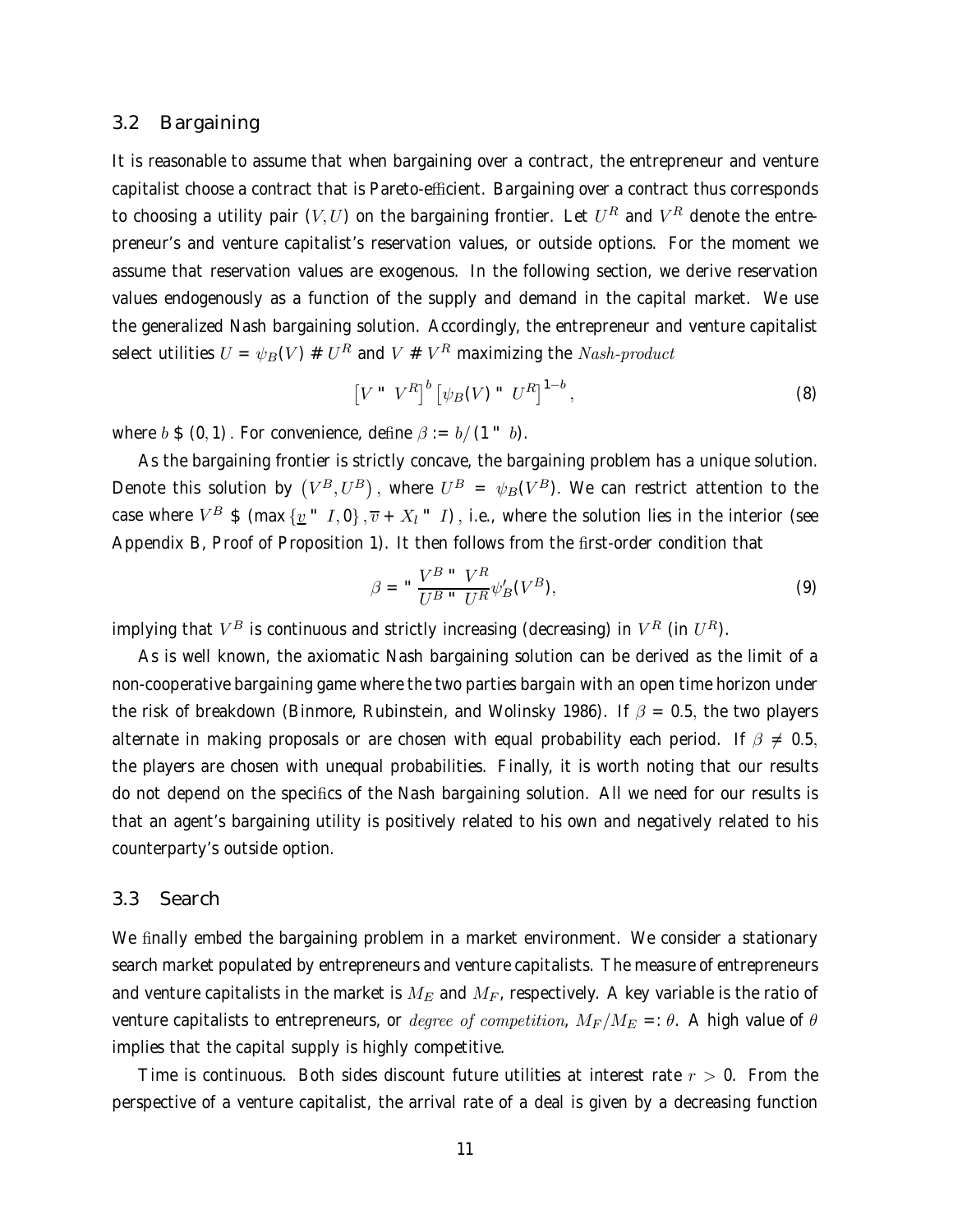$q(\theta)$ , where lim $_{\theta\to 0}$   $q(\theta) = 8$  and lim $_{\theta\to \infty}$   $q(\theta) = 0$ . Hence a venture capitalist is more likely to meet an entrepreneur in a given time interval if the ratio of venture capitalists to entrepreneurs is low. It is convenient to assume that  $q(\theta)$  is continuously differentiable. Since the mass of deals per unit of time is  $M_{Eq}(\theta)$ , the arrival rate of a deal from the perspective of an entrepreneur equals  $\theta_q(\theta)$ , which is increasing in  $\theta$ . Define  $q_F(\theta) := q(\theta)$  and  $q_F(\theta) := \theta_q(\theta)$ .

Example 3: Search Efficiency. Suppose the mass of deals per unit of time is given by  $\xi [M_E M_F]^{0.5}$ , where  $\xi > 0$  represents an efficiency measure. For instance,  $\xi$  could be a measure of market transparency: matching is easier if the market is more transparent, which, holding the market size fixed, results in more deals per unit of time. Given this specification, arrival rates are  $q_E(\theta) = \xi \theta^{0.5}$  and  $q_F(\theta) = \xi \theta^{-0.5}$ , respectively. We will return to this matching technology in Section 5.4 below.

If the search is successful, the venture capitalist and entrepreneur bargain over a contract.<sup>7</sup> Reservation values derive from the standard *asset value equations*<sup>8</sup>

$$
rU^R = q_E(\theta)(U^B \text{`` } U^R), \tag{10}
$$

and

$$
rV^R = q_F(\theta)(V^{B \text{ ii}} \ V^R). \tag{11}
$$

If the venture capitalist and entrepreneur reach an agreement, they leave the market.

Stationarity requires that the inflow of venture capitalists and entrepreneurs matches the respective outflow. Denote the measure of entrepreneurs and venture capitalists arriving in the market over one unit of time by  $m_E$  and  $m_F$ , respectively. The market is stationary if

$$
q_F(\theta)M_F = m_F,\t\t(12)
$$

$$
U^{R} = q_{E}(\theta) \Delta \exp(-r\Delta) U^{B} + (1 - q_{E}(\theta) \Delta) \exp(-r\Delta) U^{R}.
$$

Solving for  $U^R$  and letting  $\Delta \rightarrow 0$  using L'Hôpital's rule, we have

$$
U^R = \frac{q_E(\theta)U^B}{q_E(\theta) + r}.
$$

Rearranging terms yields (10). The intuition for (11) is analogous.

<sup>&</sup>lt;sup>7</sup>The model can be extended (e.g., by introducing heterogeneity or match complementarities) such that on average, a suitable partner is found only after several unsuccessful visits.

<sup>&</sup>lt;sup>8</sup>Outside options can be valued as assets. Consider the entrepreneur's reservation value  $U<sup>R</sup>$ . The (Poisson) arrival rate of a deal from the perspective of an entrepreneur is  $q_E(\theta)$ . The probability that a deal occurs in the next small time interval  $\Delta$  is thus  $q_E(\theta)\Delta$ . With probability  $1 - q_E(\theta)\Delta$  no deal occurs, and the entrepreneur continues searching. The expected discounted utility from searching is therefore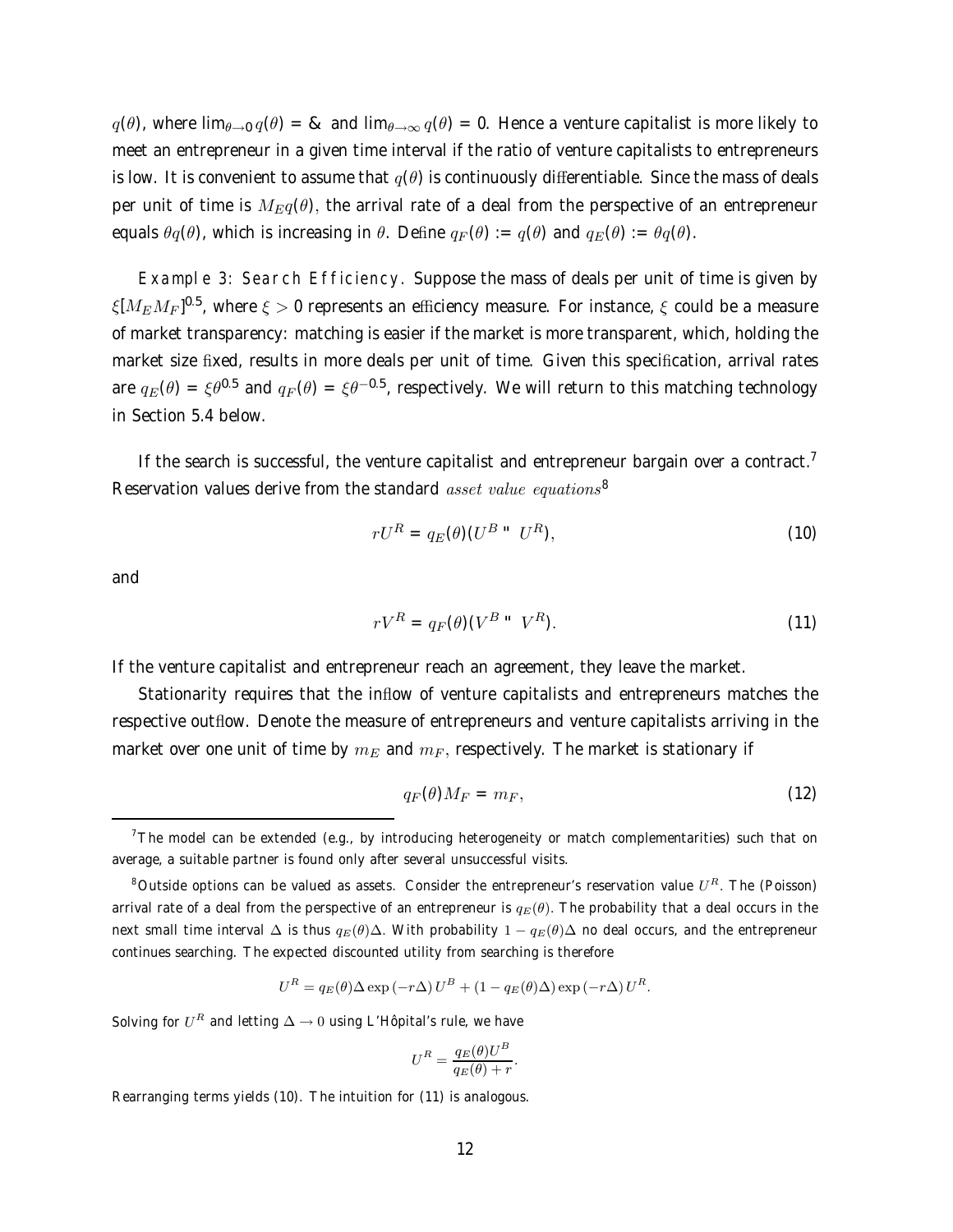and

$$
q_E(\theta)M_E = m_E. \tag{13}
$$

As stationarity can always be ensured by scaling flows and stock accordingly, the market is fully characterized by the ratio of venture capitalists to entrepreneurs  $\theta$ .

We conclude by summarizing the equilibrium conditions.

Definition: Market Equilibrium. An equilibrium in the market with contracting, bargaining, and search is defined by the following conditions. i) Bargaining utilities  $(V^B, U^B)$  maximize the Nash product (8). ii) Reservation values  $(V^R, U^R)$  satisfy the asset value equations (10)-(11).

iii) Flows  $(m_E, m_F)$  and stocks  $(M, m_F)$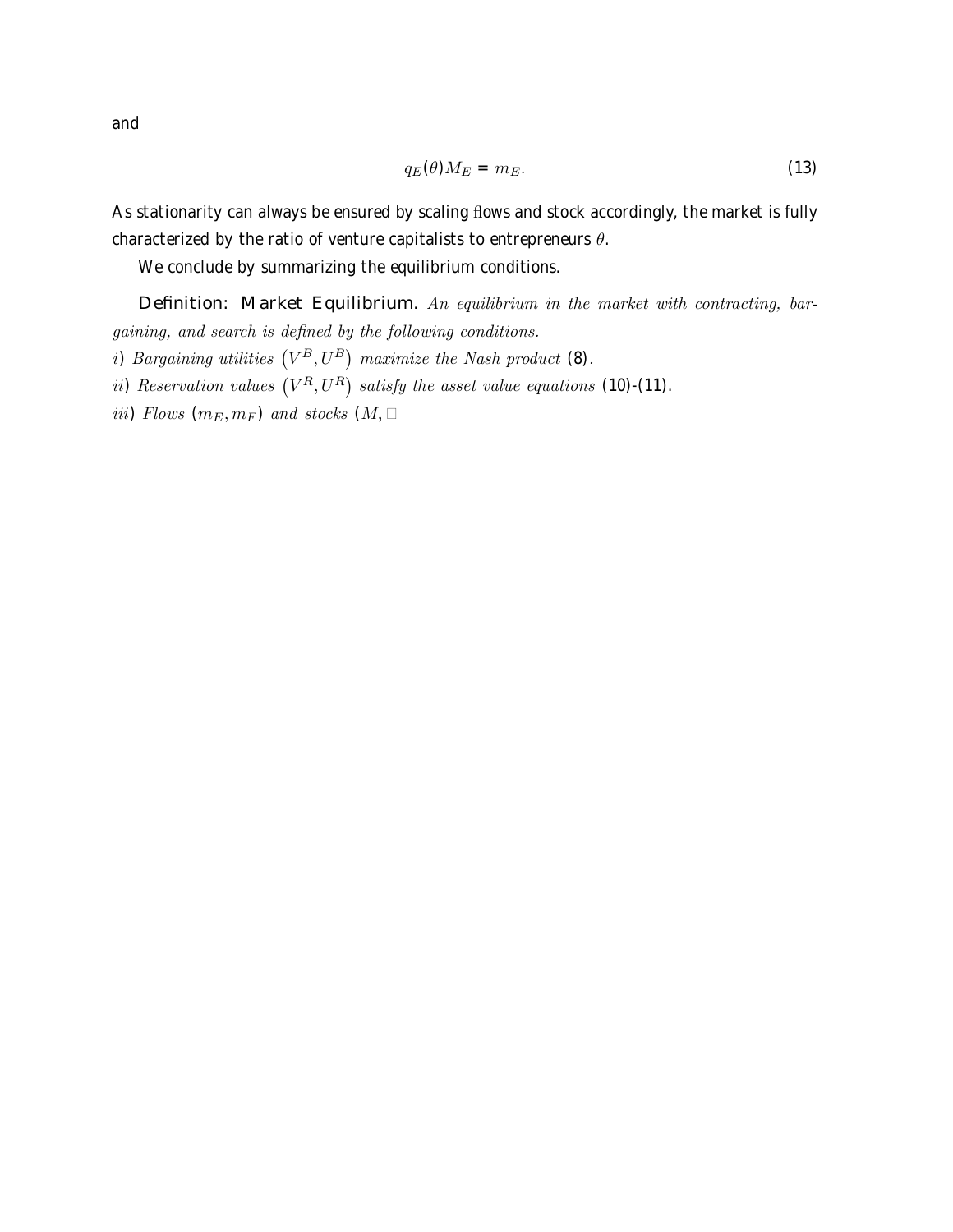Region III:  $S = 0$  and  $s < \hat{s}$ , i.e., the venture capitalist holds no debt and an inefficiently small fraction of the equity compared to the second-best. The entrepreneur holds the entire debt and an inefficiently large fraction of the equity.

#### 3) Changes in Financial Contracts.

Region I: An increase in  $\theta$  leads to a decrease in the venture capitalist's equity stake and an increase in the entrepreneur's equity stake. Debt holdings remain constant.

Region II: An increase in  $\theta$  leads to a decrease in the venture capitalist's debt and an increase in the entrepreneur's debt. Equity stakes remain constant.

Region III: see Region I.

4) Net Value Creation. The net value created  $U^B + V^B$  is increasing in  $\theta$  in Region I, constant in Region II, and decreasing in  $\theta$  in Region III.

The proof is in Appendix B. We proceed with a discussion.

Utilities. Bargaining and search utilities both move in the same direction. Consider, for instance, the entrepreneur. An increase in  $\theta$  makes it easier for him to find a counterparty, which reduces his cost of delay. Hence  $U^R$  increases (and  $V^R$  decreases), which implies the bargaining outcome shifts in favor of the entrepreneur. The increase in  $U^B$ , in turn, feeds back into the search market dynamics. As the utility from doing a deal has gone up, searching for a deal becomes more valuable.  $U^R$  therefore increases again, which shifts the bargaining outcome further, and so on. All together, an increase in  $\theta$  implies that we move along the bargaining frontier counterclockwise.

Financial Contracts. Regions I-III correspond to the three intervals in Figure 3 (in reverse order). The idea is to transfer utility in a way that minimizes incentive distortions. In Region I, the degree of competition and hence the entrepreneur's bargaining position are weak, implying that the bulk of the project return goes to the venture capitalist. At the margin, it is better to pay the venture capitalist with debt than with equity, for his equity stake is already too high compared to the second-best. Consequently, as  $\theta$  increases, efficiency dictates that utility be transferred by reducing the venture capitalist's equity stake. If  $s = \hat{s}$ , we enter Region II. In this region, the equity allocation is second-best optimal. As  $\theta$  increases, efficiency dictates that the venture capitalist's debt be reduced and the equity allocation remains constant. If  $S = 0$ , this possibility is exhausted, and we enter Region III. The only way to transfer utility to the entrepreneur is now to reduce  $s$ , which worsens efficiency as the venture capitalist's equity stake in this region is already inefficiently low.

Net Value Creation. Consider again Figure 3. The result follows immediately from the fact that in Region I the bargaining frontier has slope  $\psi_B' <$  " 1, in Region II it has slope  $\psi'_B$  = " 1, and in Region III it has slope  $\psi'_B$   $>$  " 1.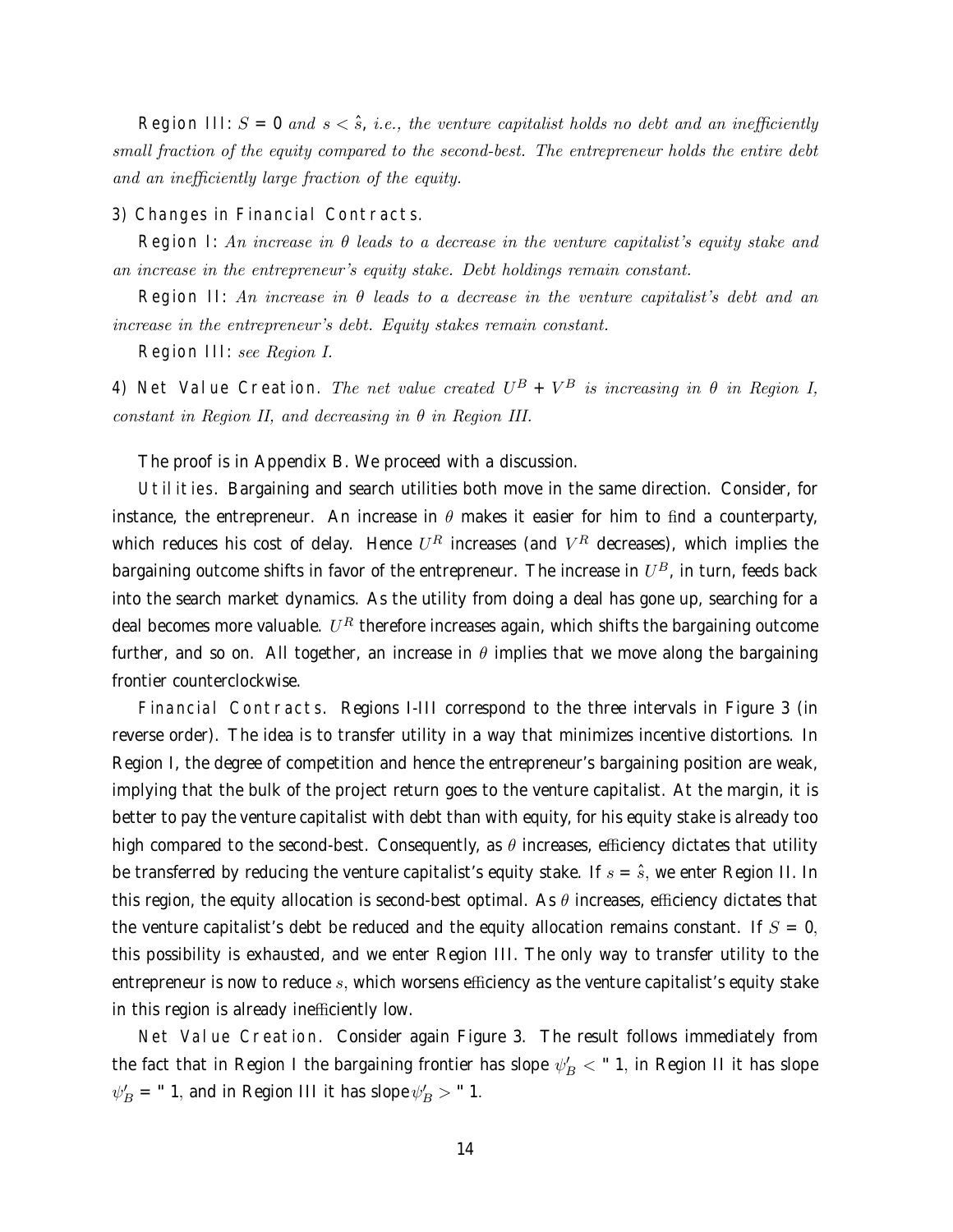Perhaps the main insight to be taken away is that equity is used to transfer utility if the level of competition is either low or high, while riskless debt is used to transfer utility if the level of competition is intermediate. Accordingly, the equity component of venture capital contracts should be relatively stable for intermediate competition levels, but vary substantially with changes in competition if competition is either weak or strong. The opposite holds for the debt component. In relative terms, Proposition 1 implies that the *fraction* of the entrepreneur's compensation consisting of debt is a U-shaped function of the competition level. Conversely, the fraction of the venture capitalist's compensation consisting of debt is a hump-shaped function of the competition level.

### 4.2 Market Value, Performance, and Success Probability

The gross value  $p(e, a) \Delta_X + X_l$  represents the expected project return after effort and investment costs are sunk, but before returns are realized. It measures the average performance of venture-backed investments, assuming that effort costs cannot be observed. In monetary terms, it represents the fair value realized by the entrepreneur and venture capitalist if the firm was sold at an interim date. We shall refer to  $p(e, a) \Delta_X + X_l$  as the market (or IPO) value of the venture.

In our model, the market value and the average performance depend on  $s$  or  $\theta$  in the same way as the success probability  $p(e, a)$ . Unlike the net value  $U^B + V^B$ , the success probability is not necessarily a hump-shaped function of s and  $\theta$ . Its functional behavior depends on whether the two efforts are complements or substitutes. For illustrative purposes, consider the CES family  $p(e, a) = (da^{\rho} + (1 - d)e^{\rho})^{\frac{1}{\rho}}$ , where  $\rho \%$  1 and  $d \$ (0, 1)$ . The parameter  $\rho$  measures thedegree of complementarity between the two efforts. If  $\rho = 1$  the CES technology coincides with the linear technology, whereas if  $\rho$   $\prime$  0 the isoquants of the CES technology approach those of the Cobb-Douglas technology. As  $\rho$  decreases, the degree of complementarity between e and a increases.

If  $\rho$  < 1 efforts are complements. It is straightforward to show that the equilibrium success probability  $p^*(s)$  is then a hump-shaped function of s with interior maximum

$$
s_p := \frac{1}{1+\phi}, \text{ where } \phi := \left[ \left( \frac{\alpha_E}{\alpha_F} \right)^{\frac{\rho}{2}} \left( \frac{1}{d} \right)^{\frac{1}{1-\rho}} \right].
$$

The parameter  $\phi > 0$  measures the relative productivity of the entrepreneur compared to the venture capitalist. If  $\phi > 1$  the entrepreneur is more productive, which means his effort is less costly and/or the success probability is more responsive to his effort, implying that his contribution is more important. If  $\phi < 1$  the venture capitalist is more productive, and if  $\phi = 1$ productivities are equal. By inspection, the peak of  $p^*(s)$  lies further to the left the greater the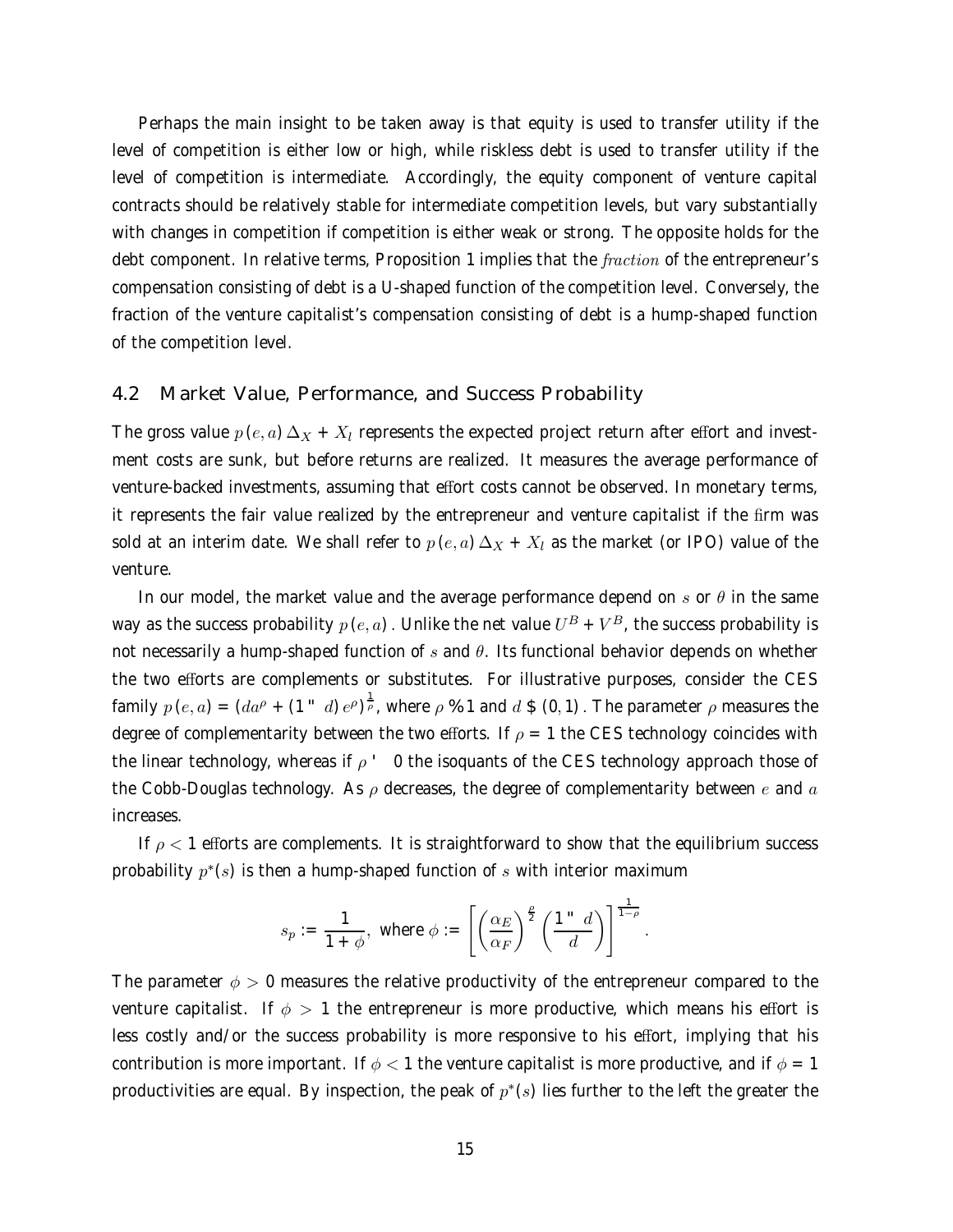entrepreneur's productivity relative to that of the venture capitalist. If productivities are equal, the peak is at  $s_p = 1/2$ .

If  $\rho = 1$  efforts are substitutes. We showed in Example 1 that the success probability  $p<sup>*</sup>(s)$  is then a monotonic function of s. If  $\phi > 1$  the function is strictly decreasing, while if  $\phi$  < 1 it is strictly increasing. If the entrepreneur is more productive, the success probability is thus maximized at  $s_p = 0$ . Conversely, if the venture capitalist is more productive, the success probability is maximized at  $s_p = 1$ . (This result can be obtained directly by maximizing (1) with respect to  $s$ .)

To establish the relation between market value, average performance, and success probability on the one side and competition on the other, recall that the venture capitalist's equity stake is a weakly decreasing function of  $\theta$ , with a flat segment in Region II. Accordingly, if efforts are complements the market value, average performance, and success probability are all humpshaped functions of the competition level (with a flat segment). On the other hand, if efforts are substitutes they are either weakly increasing (if  $\phi > 1$ ) or weakly decreasing (if  $\phi < 1$ ) functions of the competition level.

### 4.3 Up-front Payments

Suppose in addition to financing the investment cost  $I$ , the venture capitalist can make an upfront payment  $P$  \$  $(0,\overline{P}]$  . (It is reasonable to assume that the entrepreneur cannot make a noteworthy up-front payment). Like riskless debt, up-front payments can be used to transfer utility without affecting incentives. Consequently, the middle, i.e., linear, segment of the bargaining frontier will extend to the left. There are two cases: if  $\overline{P} \# \hat{v}$   $\degree$  I the left segment vanishes completely. By contrast, if  $0 < \overline{P} < \hat{v}$  " I all three segments of the bargaining frontier remain. The following result is then immediate.

Proposition 2. Suppose up-front payments can take values  $P \$   $(0,\overline{P}]$ .

i) If  $\overline{P}$  <  $\hat{v}$   $\degree$  I Proposition 1 holds as is. The middle segment of the bargaining frontier is defined on V  $\frac{1}{2}$  [ $\hat{v}$   $I$   $\frac{1}{2}$   $\frac{1}{2}$ ,  $\hat{v}$  +  $X_l$   $\frac{1}{2}$ ], while the leftmost segment is defined on  $V \$$  [max  $\{\underline{v} \text{ " } I \text{ " } \overline{P}, 0\}$ ,  $\hat{v} \text{ " } I \text{ " } \overline{P}$ ].

ii) If  $\overline{P}$  #  $\hat{v}$   $\degree$  I Region II extends to all  $\theta$  #  $\underline{\theta}$ , implying that Region III disappears. The middle segment of the bargaining frontier is defined on  $V \$  [0,  $\hat{v} + X_l$   $\degree$  I].

Introducing up-front payments has either no effect  $(\overline{P})$  is small), or it causes Regions II and III to collapse into a single region  $(\overline{P})$  is large), which has the same properties as Region II. From our perspective, what is important is that up-front payments have no effect on Region I. As the venture capitalist's equity stake in this region is inefficiently high, efficiency dictates that utility be transferred by reducing his equity stake. Hence even if up-front payments are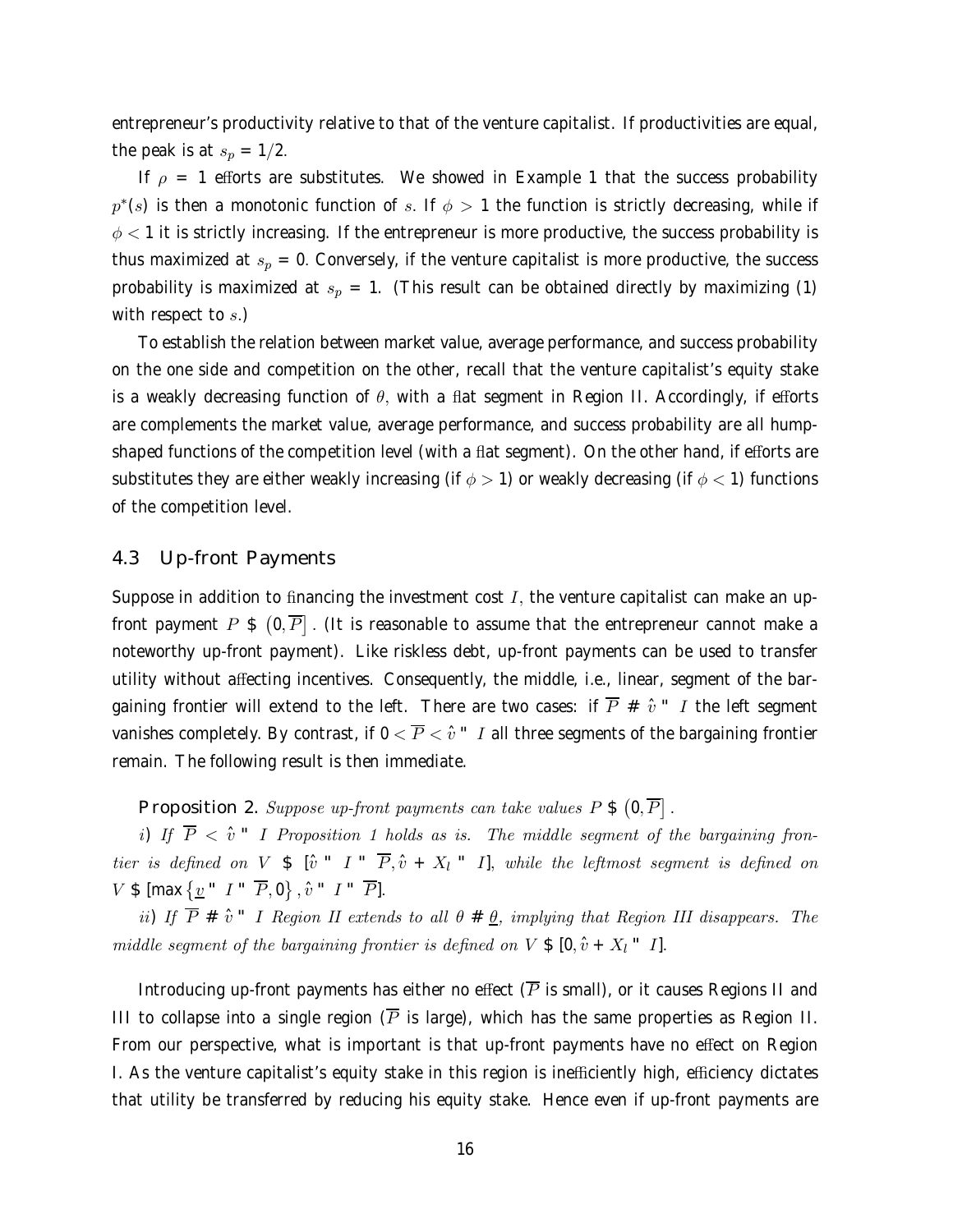possible, they will not be used. Introducing (potentially large) up-front payments therefore does not affect our main conclusions: it is still true that for some competition levels equity is used to transfer utility, while for others riskless debt (or up-front payments) is used. A change in the level of competition continues to affect incentives, and thus the net value, success probability, market value, and performance of venture-backed investments. Likewise, it still holds that for some competition levels one side holds a mix of debt and equity and the other holds straight equity, while for other competition levels both sides hold a mix. The literature appears to favor the view that up-front payments should be small or even zero, however:

1) The promise to make up-front payments may attract a large pool of fraudulent entrepreneurs, or "fly-by-night operators" (Rajan), who take the money and run (Rajan 1992, von Thadden 1995. In the context of venture capital: Hellmann 2001). According to this argument, up-front payments should be zero.

2) Up-front payments may be limited due to incentive problems between the venture capitalist and his providers of capital (Holmström and Tirole 1997, Michelacci and Suarez 2000). To mitigate the problem, the venture capitalist must put up a fraction of his own wealth, which is arguably limited. Indeed, covenants in venture partnerships frequently require the "venture capitalist to invest a set dollar amount or percentage in every investment made by the fund" (Gompers and Lerner 1999, p. 40).

3) As the claims of limited partners in venture partnerships are senior, the claim of the general partner (i.e., the venture capitalist) has features of a call option. To counteract risktaking by the venture capitalist, partnership agreements frequently include restrictions imposing "a maximum percentage of capital invested in the fund [...] that can be invested in any one firm" (Gompers and Lerner 1999, p. 38).

## 5 Endogenous Capital Supply

### 5.1 Closing the Model: Endogenous Entry

So far we have assumed that the degree of competition between venture capitalists is exogenous. While this may be an adequate description of the market in the short run, the long-run supply of venture capital is likely to be elastic. In what follows, we endogenize the supply side of venture capital, thereby endogenizing the degree of competition in the market. This allows us to study the relationship between venture capital contracts, the performance and value creation of ventures, and various exogenous factors. The factors are entry costs, government subsidies and regulation, investment profitability, and market transparency.

We take as given the flow of new ideas that are continuously created in the economy. Each idea is associated with a single entrepreneur and cannot be traded. We normalize the flow of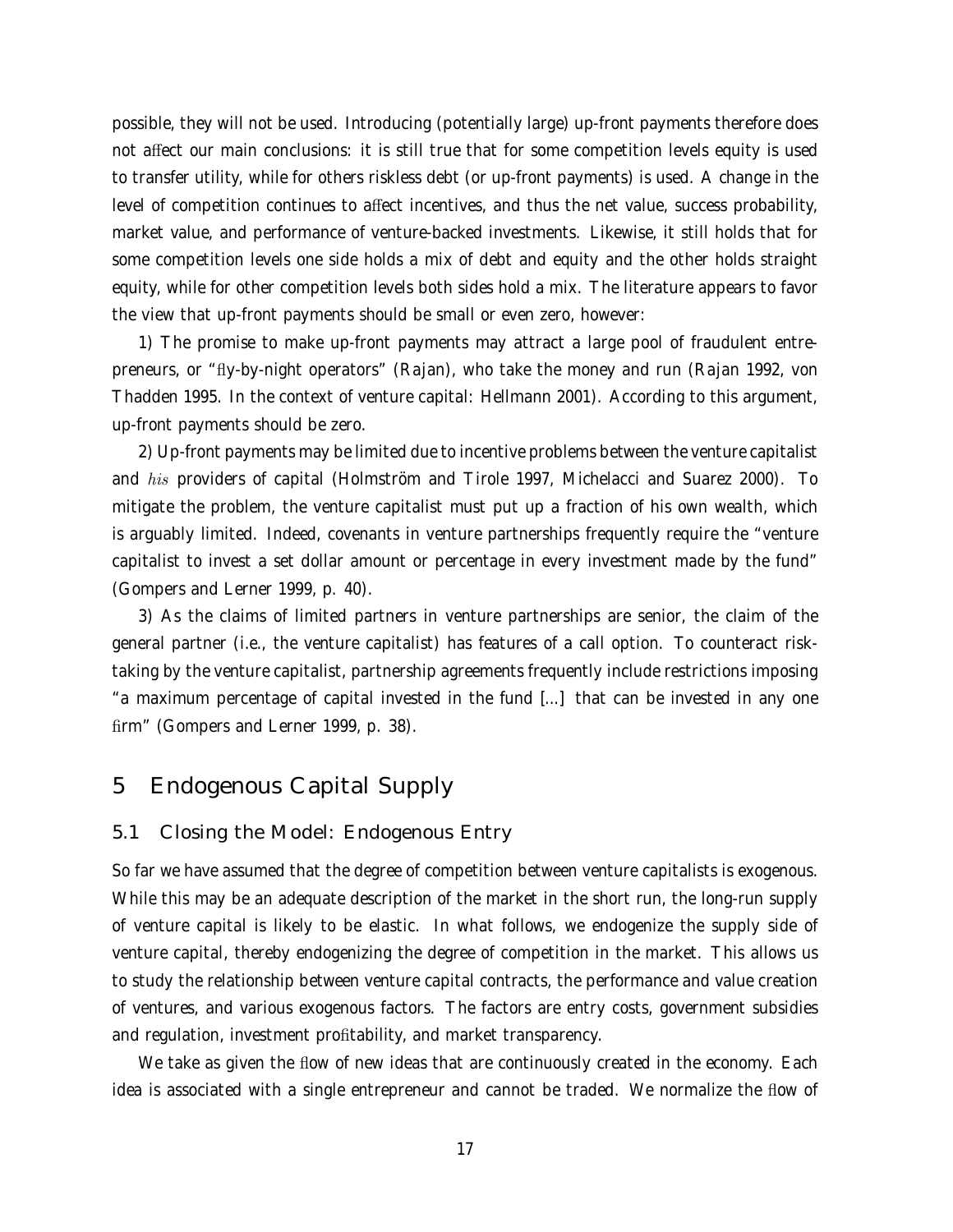new ideas such that the mass  $m_E = 1$  of ideas is created in the market over one unit of time. The inflow of venture capital is determined by a zero-profit constraint. We assume that venture capitalists entering the market incur entry costs  $k > 0$ , which may be conveniently thought of as the cost of raising capital or acquiring information. Zero profit then implies that  $V^R = k$ : to recoup entry costs, venture capitalists must realize a positive utility in the market. While we make the simplifying assumption that each venture capitalist can finance at most one project, all our results hold if venture capitalists can finance a finite number of projects. The equilibrium conditions are the same as before, except that  $m_E = 1$  and  $V^R = k$ .

While it seems reasonable to assume that the supply of venture capital adjusts more quickly to changes in exogenous parameters than the supply of new ideas, our model can be easily extended to incorporate endogenous entry by both venture capitalists and entrepreneurs. Suppose, for instance, that entrepreneurs face entry costs  $c \, \pounds [0, \overline{c}]$ . These costs may, e.g., reflect initial R&D or the cost of setting up a business plan. Otherwise all projects are identical. If  $\bar{c}$  is sufficiently large, there exists a threshold  $\hat{c} < \overline{c}$  such that only entrepreneurs with cost  $c$  %  $\hat{c}$  will enter the market. This setup, in particular, generates the same results as the one considered here.

### 5.2 Financing Costs

In our model, venture capitalists face two costs of providing finance: entry costs  $k$  and investment costs I. In what follows, we examine how changes in each of these costs affect the degree of competition in the capital market.

#### Entry Costs

The venture capital industry is highly cyclical. In the past decades, there have been two cycles: one starting in the late 1970s and ending in the late 1980s, the other starting in the early 1990s. Each cycle witnessed entry by new venture capital funds: between 1991 and 1999 alone, the number of independent venture capital funds in the United States increased from 34 to 204. A factor potentially related to this massive entry of funds are changes in entry costs. As more information about a technology or product becomes available, both the cost of information acquisition and the uncertainty premium required by investors fall, implying that entry costs decrease.

Consider the implications of a decrease in entry cost for the entry decision of venture capitalists.<sup>9</sup> From the equality  $V^R = k$  we have that  $V^R$  must decrease by the same amount. By Proposition 1, this implies that the degree of competition  $\theta$  must rise.

Proposition 3. For each level of entry cost  $k$ , there exists a unique equilibrium. A decrease

<sup>&</sup>lt;sup>9</sup>The market will only open up if venture capitalists can potentially break even, i.e., if  $\overline{v} + X_l - I > k$ . We assume that this holds.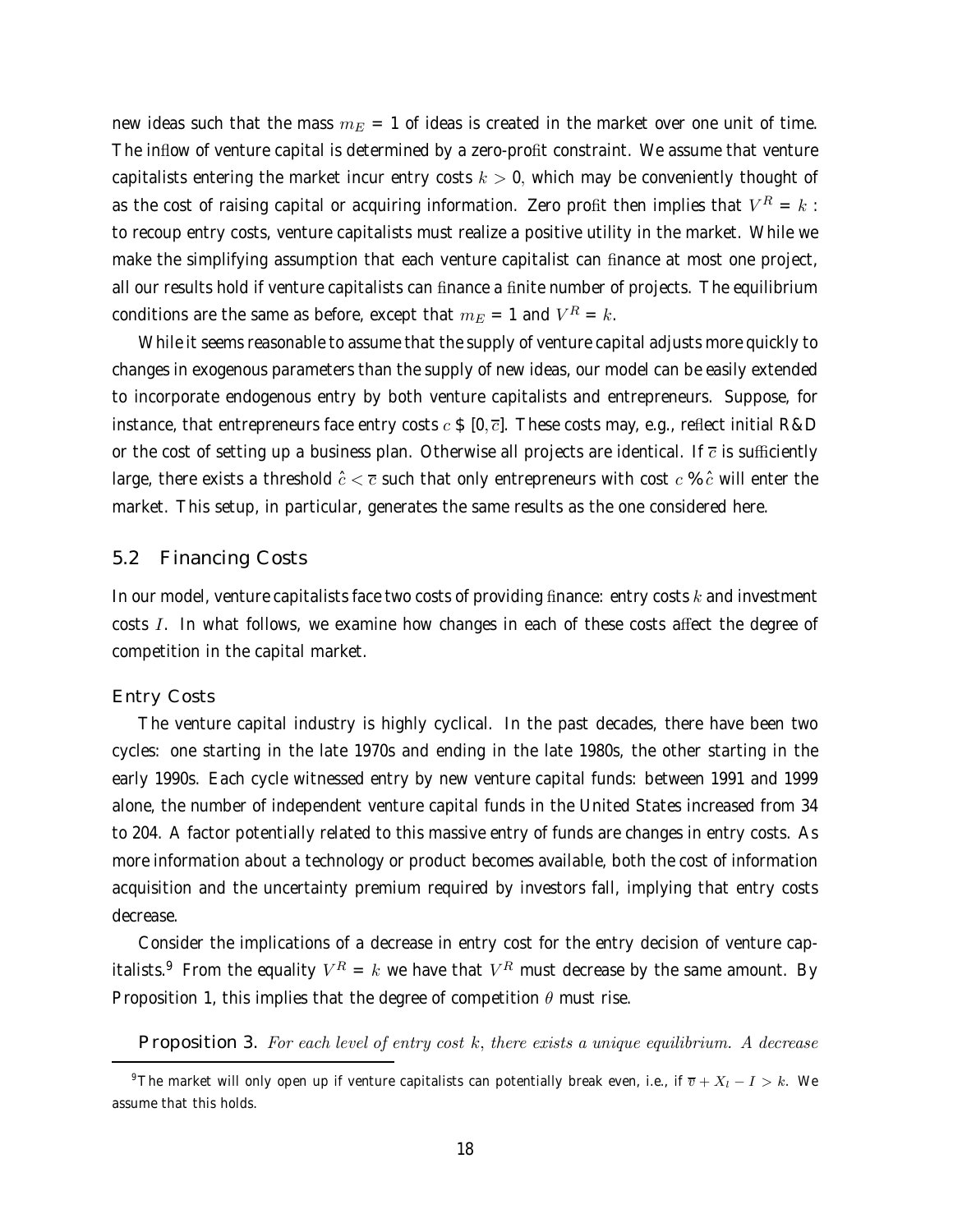in k corresponds to an increase in the level of competition  $\theta$  and vice versa. The effects on utilities and financial contracts are the same as in Proposition 1.

The proof is in Appendix B. Analogous to Proposition 1, there exist three regions:  $k > \overline{k}$ (Region I),  $k \in [\underline{k}, \overline{k}]$  (Region II), and  $k < \underline{k}$  (Region III). In each region, the respective statements from Proposition 1 hold. Among other things, this implies that the net value created in ventures is a hump-shaped function of entry costs: if entry costs are high, there are too few venture capitalists relative to the second-best. If entry costs are low, there are too many venture capitalists. An individual venture capitalist entering the market does not take into account the effect of his entry on the overall level of competition, and hence on the bargaining, contracting, and value creation in other ventures. Entry by an individual venture capitalist therefore either creates a positive (if there are too few venture capitalists) or negative (if there are too many) contracting externality.

### Regulation and Public Policy

In 1978 the United States abandoned the "prudent man rule", a rule that prohibited pension fund investments in securities issued by venture capital funds. The regulatory change was accompanied by a cut in the capital gains tax from 49.5 to 28 percent. In 1981 taxes were cut further to 20 percent.<sup>10</sup> These changes triggered a surge in the supply of venture capital: commitments to private equity partnerships during 1980-82 totaled more than \$3.5 billion, two and a half times the commitments to private equity during the entire decade of the 1970s.

Around the world, public programs have been designed to stimulate venture capital investment. In the United States, the bulk of these activities takes place on the state and local level (Florida and Smith 1992). In Europe, the I-TEC project sponsored by the European Union subsidizes initial (i.e., appraisal and management) costs, and the European Investment Fund provides subsidized investment loans. The intention of these programs is not to replace, but to stimulate the private provision of venture capital.

To examine the effect of investment subsidies, suppose they reduce the investment cost by  $\gamma I$ . As the venture capitalist's investment outlay is now only (1  $\gamma$ ) *I*, fewer financial claims are needed to make him break even. An increase in  $\gamma$  therefore either reduces the venture capitalist's equity stake s or his debt holdings S, whichever is more efficient.<sup>11</sup> (If  $s > \hat{s}$  a decrease in s is more efficient, while if  $s \mathcal{S} \hat{s}$  a decrease in  $S$  is more efficient).

 $10$  Fenn, Liang, and Prowse (1995) provide a detailed account of the events.

<sup>&</sup>lt;sup>11</sup> Technically, an increase in  $\gamma$  shifts the bargaining frontier to the right. There are two effects at work. First,  $V^B$  increases, implying that  $\theta$  must increase since  $V^R = k$ . Second,  $U^B$  increases, implying that either s or S must decrease. Both effects counteract the increase in  $\gamma$ , hence ensuring that  $V^R = k$ .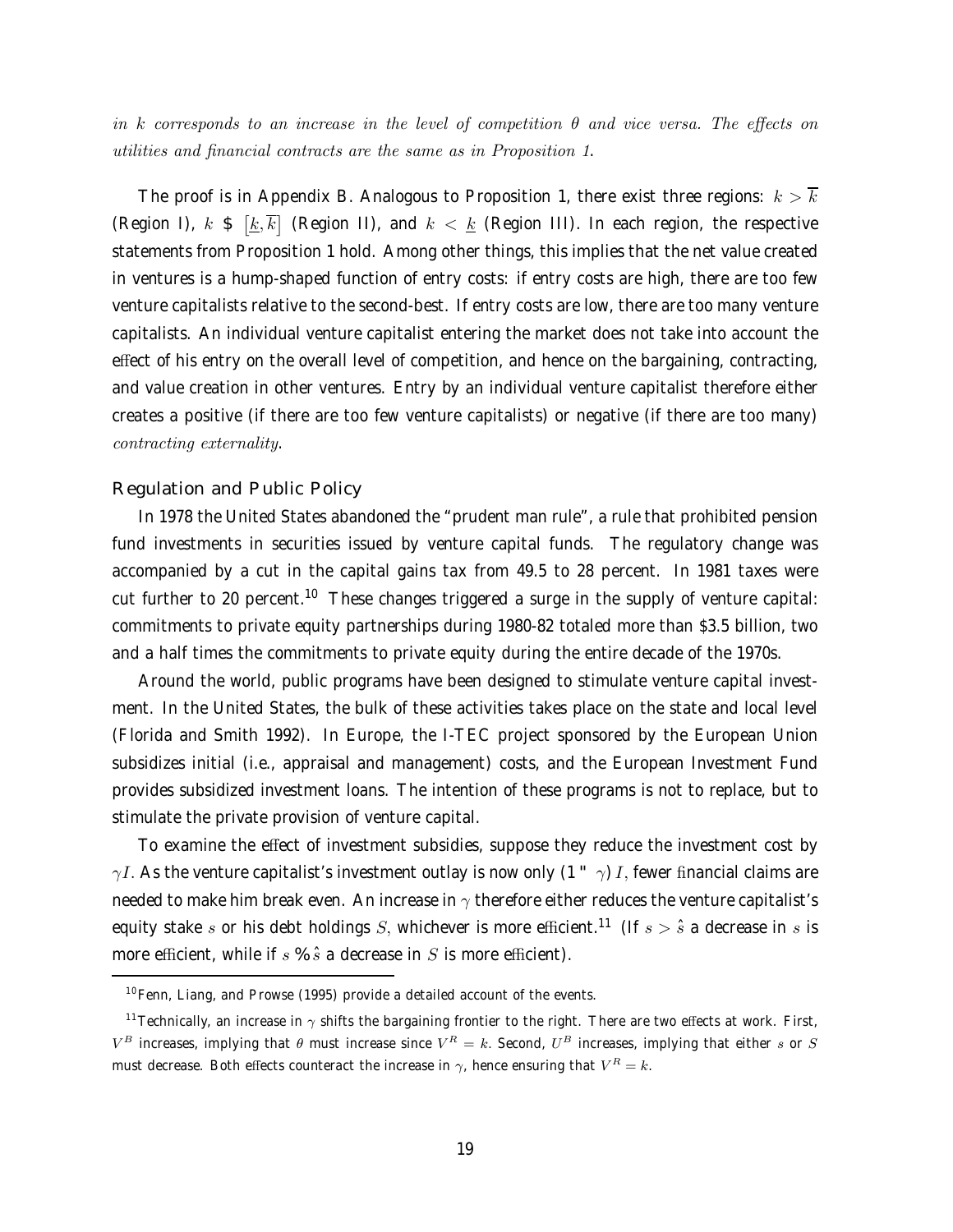Proposition 4. An investment subsidy  $\gamma I$  has the same effect on financial contracts as an (exogenous) increase in the degree of competition  $\theta$  or a decrease in entry cost k.

The proof is in Appendix B. Of course, government can also directly subsidize or tax entry, thereby changing entry costs. The effect is then as described in Proposition 3.

### 5.3 Investment Profitability

Another factor that might potentially trigger a positive influx of venture capital is an increase in investment profitability. In our model, an increase in investment profitability can mean a number of things: an increase in  $\Delta_X$  or  $X_l$ , or a decrease in I. In either case, the bargaining frontier shifts outward. In what follows, we show that if an increase in profitability brings about a change in the  $type$  of financial contract, i.e., if we move across the three regions in Proposition 1, the only possible direction is from Region I to Region II to Region III. This is the same direction as in the case of an exogenous increase in the degree of competition  $\theta$  or a decrease in entry cost  $k$ . The result does not depend on the particular source of profitability increase.

The argument proceeds in two steps. First, it is reasonable to assume that the relative importance of the entrepreneur's and venture capitalist's contribution does not change as the investment becomes more profitable. Formally, this implies that the ratio of second-best utilities  $\hat{v}/\hat{u}$  remains unchanged. Second, as the investment becomes more profitable, a smaller share of the proceeds is needed to make the venture capitalist break even. As an illustration, suppose we are in Region III where  $s < \hat{s}$  and  $S = 0$ . The only way to reduce the venture capitalist's share of the proceeds is to reduce his equity stake s. As  $\hat{v}/\hat{u}$  is unchanged, this implies we must still be in Region III, for moving to Region II or I would mean giving the venture capitalist  $more$ equity. Similar arguments hold if we are in Regions I or II. The proof of the following result is in Appendix B.

Proposition 5. Holding the ratio of second-best utilities  $\hat{v}/\hat{u}$  fixed, an increase in investment profitability changes the type of financial contract in the same way as an (exogenous) increase in the degree of competition  $\theta$  or a decrease in entry cost k.

### 5.4 Market Transparency

So far we have studied changes affecting the costs and returns to financing. The market for venture financing itself may undergo changes, however. In this section, we study how a change in market transparency affects optimal financial contracts. We use the Cobb-Douglas matching technology introduced in Example 3. According to this specification, the mass of new deals per unit of time is  $\xi [M_E M_F]^{0.5}$ , where  $\xi > 0$  is a measure of market transparency, or more generally, market efficiency.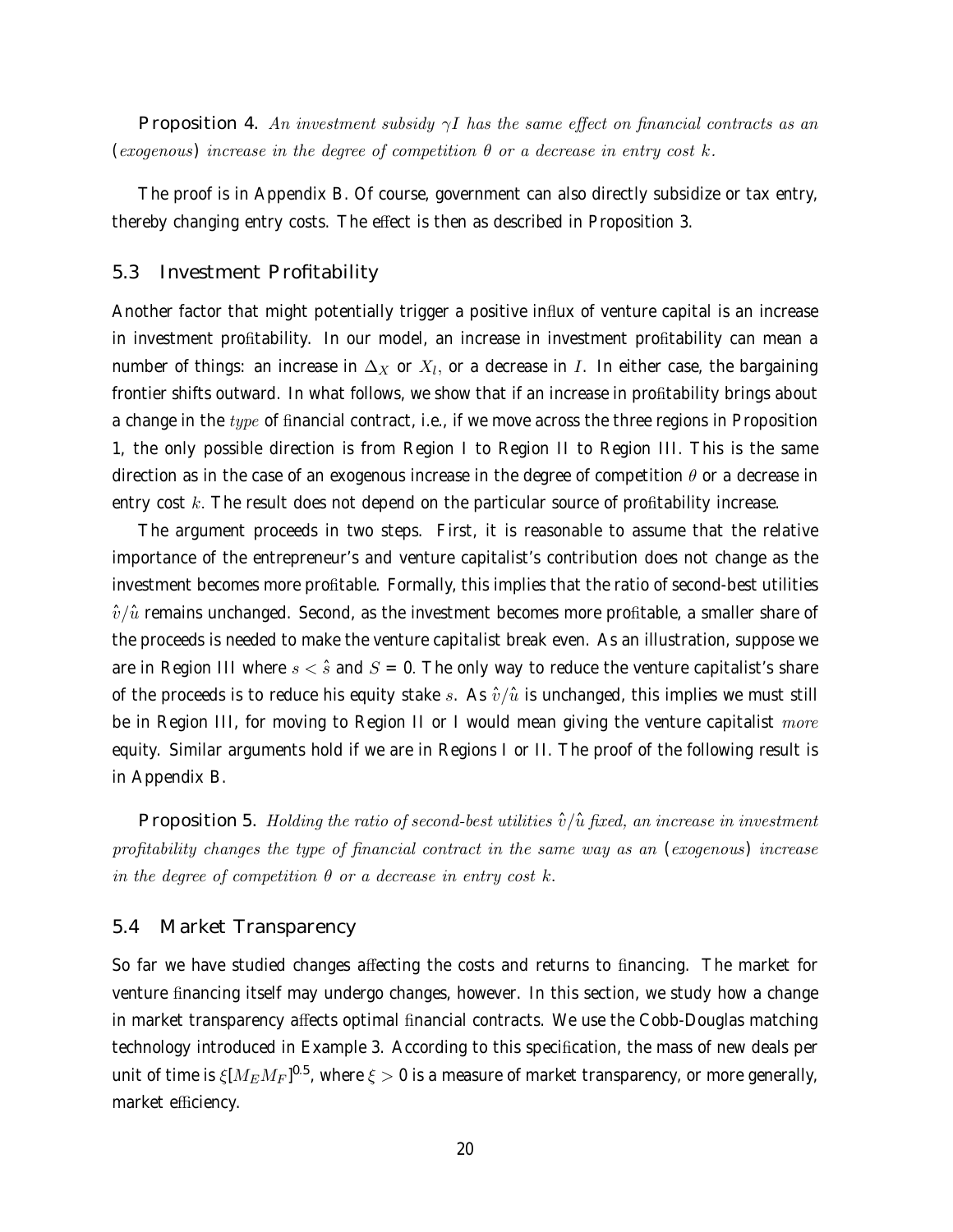Consider first the case where the degree of competition  $\theta$  is exogenous. Inserting the reservation values (10)-(11) in the first-order condition for the Nash product (9), we obtain

$$
\beta \frac{r + \xi \theta^{-\frac{1}{2}}}{r + \xi \theta^{\frac{1}{2}}} = " \psi_B(V^B) \frac{V^B}{\psi(V^B)}.
$$
\n(14)

Differentiating  $V^B$  with respect to  $\xi$  while holding  $\theta$  fixed shows that if  $\theta$  < 1, i.e., if entrepreneurs outnumber venture capitalists, an increase in transparency increases the bargaining utility of venture capitalists. Conversely, if  $\theta > 1$  an increase in transparency reduces  $V^B$ . Intuitively, the greater the market transparency, the stronger is the impact of competition, or relative supply and demand, on the bargaining outcome. As this benefits the short side of the market, its bargaining utility increases. Second, implicitly differentiating (9) reveals that the cross-derivative of  $V^B$  with respect to  $\theta$  and  $\xi$  is negative. In words, the greater the market transparency, the faster we move along the bargaining frontier as the level of competition changes. Again, a greater market transparency amplifies the impact of market structure on the bargaining outcome. To summarize, the effect of an exogenous change in  $\theta$  on contracts and utilities described in Proposition 1 is more pronounced the greater the market transparency.

In the case where entry is endogenous, the effect of transparency on the bargaining utilities is ambiguous if  $\theta$  < 1, but unambiguous if  $\theta > 1$ . Consider, for instance, the effect on  $V^B$ . There are two effects. First, we know from the above discussion that an increase in transparency has a positive effect on  $V^B$  if  $\theta < 1$  and a negative effect if  $\theta > 1$ . Second, an increase in transparency reduces frictions and therefore the cost of delay. In principle, this implies that the venture capitalist's overall utility from being the market,  $V^R$ , must rise. But  $V^R$  cannot rise as it is determined by the equality  $V^R = k$ . To ensure that  $V^R$  remains constant, the bargaining utility  $V^B$  must therefore decrease. Accordingly, there are two forces driving  $V^B$ . If  $\theta > 1$  they move in the same direction, whereas if  $\theta < 1$  they move in the opposite direction. This is summarized in the following proposition. The proof is in Appendix B.

**Proposition 6.** If entry costs k are low (implying that  $\theta > 1$ ), an increase in market transparency has the same effects on financial contracts and bargaining utilities as an (exogenous) increase in the degree of competition  $\theta$  or a decrease in entry cost k. If entry costs are high, the effect is ambiguous.

# 6 Ex-Ante Project Screening

Thus far we have focused on two functions ascribed to venture capitalists: providing capital and coaching projects. We now turn to a third, equally important function: separating good ideas from bad ones. While entrepreneurs are always optimistic about their ideas, venture capitalists,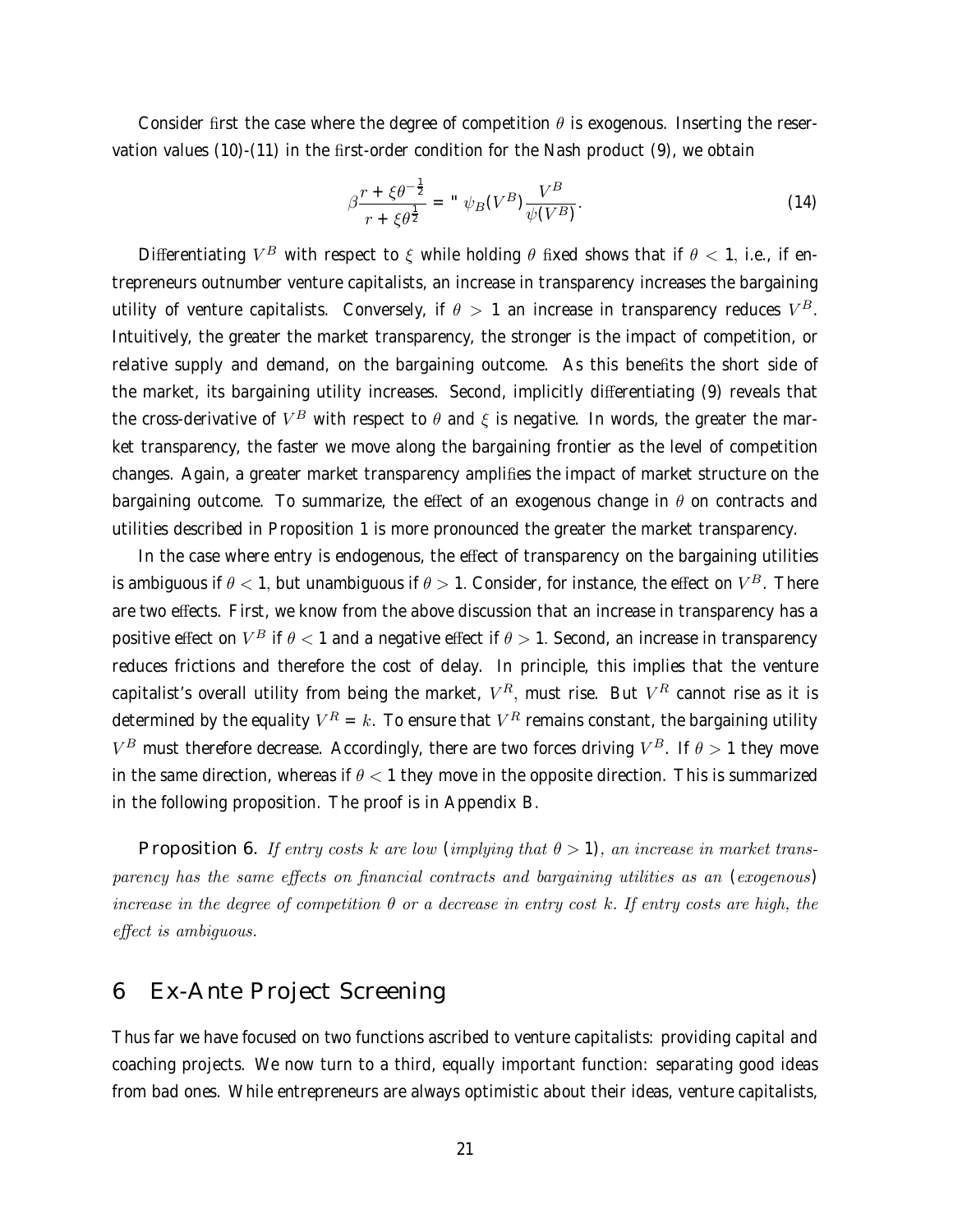due to their experience and industry knowledge, are likely to have a better sense of whether a given idea is workable or not. Suppose projects come in two qualities, or types:  $t \$ T := \{L, H\}$ . The probability that a project (or entrepreneur) is of a high quality is  $\pi$  \$ (0, 1]. Only highquality projects are profitable. For simplicity, suppose a low-quality project yields a zero return for sure. A priori, neither the venture capitalist nor the entrepreneur knows the project's quality. The venture capitalist can, however, learn it by screening the project. Screening comes at a cost  $C > 0$ .

In what follows, we will argue that venture capitalists are less likely to screen projects if the level of competition is strong. This is consistent with casual evidence that tapping venture capital is easier in times when the venture capital market is booming.<sup>12</sup> Before stating the result, let us briefly lay out the argument. Each venture capitalist can finance and coach only a certain number of projects. For simplicity, we assume in our model that this number is one. Before sinking time and capital into a particular project, a venture capitalist will weigh the benefit from doing so against the opportunity cost from (not) searching for a better candidate. If the opportunity cost is high, the venture capitalist will carefully screen the project before making the investment. If the opportunity cost if low, the benefits from screening are also low. Recall that the utility from searching is  $V^R$ . Since  $V^R = k$ , we have that the venture capitalist is more likely to screen if entry costs are high, or alternatively, if the degree of competition is low.

The sequence of moves is as follows. The venture capitalist and the entrepreneur bargain over a contract which grants the venture capitalist the right to withdraw if he finds out that the project is of low quality. Subsequently, the venture capitalist decides whether to screen or not. If he screens, he learns the project quality for sure. If he does not screen, he holds prior beliefs that he faces a high-quality project with probability  $\pi$ . If the venture capitalist does not withdraw, he sinks the investment cost  $I$ . After the investment cost is sunk, the project quality is fully revealed. The last assumption simplifies the analysis as it implies that effort choices are made under complete information.

In a slight abuse of notation, denote the venture capitalist's expected utility from investing in a high-quality project by  $V^B$ . If the venture capitalist screens and finds out that the quality is low, it is optimal for him not to invest and to search anew. Moreover, as a low-quality project generates a zero return, it does not pay an entrepreneur who has been rejected to stay in the market.<sup>13</sup> The expected utility from screening is then  $\pi V^B$  + (1  $\pi$ )k  $\pi$  C. By contrast, the expected utility from not screening is  $\pi V^B$  " (1  $\pi$ )*I*. Consequently, screening is optimal if and

 $12$  See, e.g., Finance is a Siren Song, Financial Times, March 13, 2000.

<sup>&</sup>lt;sup>13</sup>This rules out the existence of (negative) *pool externalities*. See Broecker (1990) for details.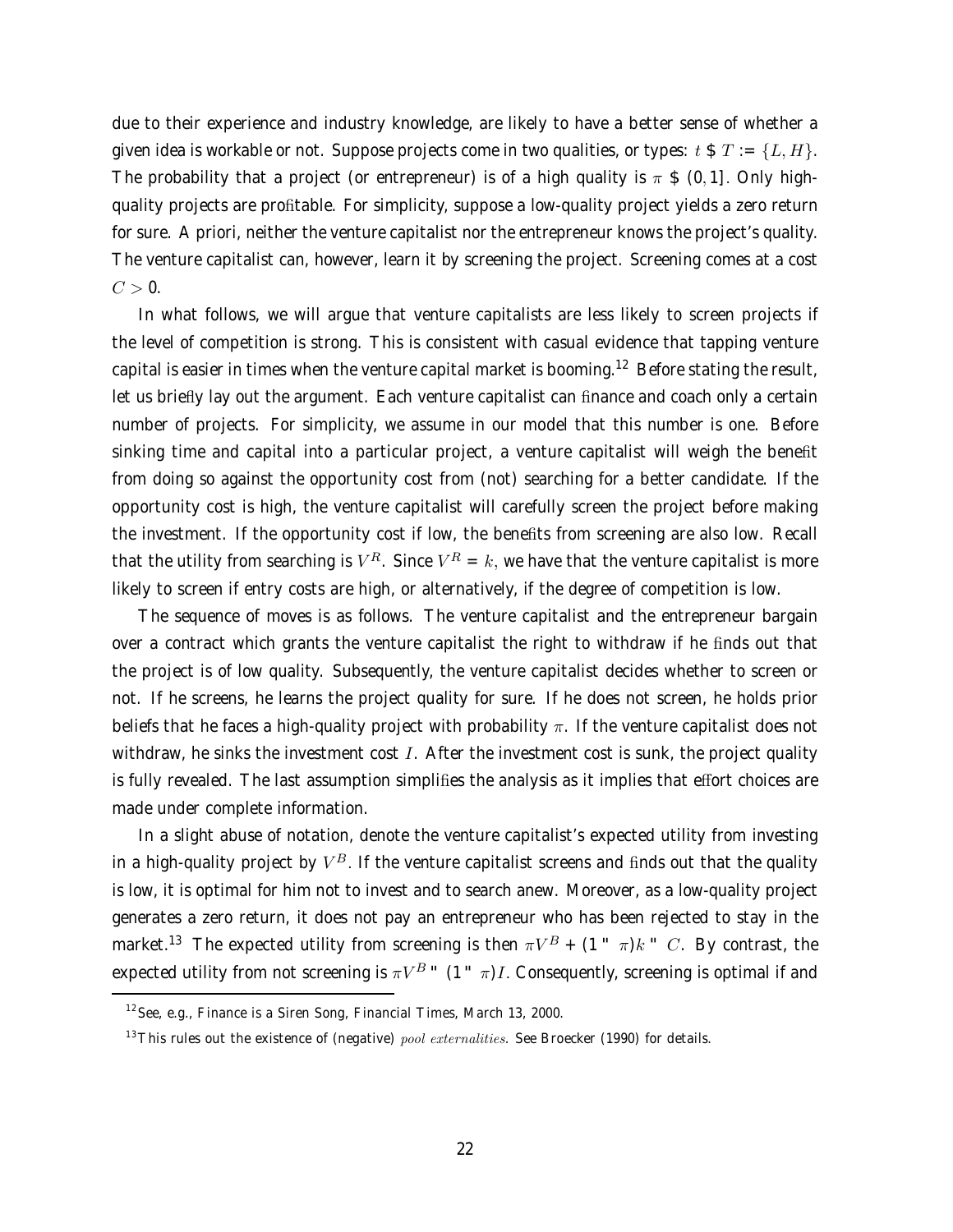only if

$$
C \mathcal{L} \left(1 \right) \pi \right) (k+I). \tag{15}
$$

From Proposition 3, we know that for each entry cost  $k$  there exists a unique corresponding competition level  $\theta$ . We thus have the following result.

Proposition 7. Ceteris paribus, screening is more likely if i) the cost of screening is low, ii) the fraction of low-type projects is large, iii) the investment outlay (which is lost if a lowquality project is financed) is large, and iv) entry cost k are high, or alternatively, the degree of competition  $\theta$  is low.

### 7 Portfolio Investors vs. Advisors

Gompers and Lerner (1999, p.4) point out that "[t]he skills needed for successful venture capital investing are difficult and time-consuming to acquire. During periods when the supply or demand for venture capital has shifted, adjustments in the number of venture capitalists and venture capital organizations appear to take place very slowly." The consequences of this are particular apparent in boom periods such as the 1990s, where the demand for venture capital increased sharply. In an attempt to fill the gap, an increasing number of new, inexperienced investors entered the market.<sup>14</sup> In this section, we model both the short-run stickiness of informed capital and the entry by inexperienced investors who have money but no skills. We call the latter portfolio investors.

Portfolio investors may be viewed as agents whose cost of providing effort is infinitely high. To distinguish between regular venture capitalists and portfolio investors, we use the subscripts  $f$  \$  $F := \{A, P\}$ , where A stands for *advisor*. There are two main differences between the bargaining frontiers  $\psi_{B,A}$  and  $\psi_{B,P}$ . First, the fact that advisors add value while portfolio investors do not shifts  $\psi_{B,A}$  outward relative to  $\psi_{B,P}$ . Second, unlike  $\psi_{B,A}$ , the bargaining frontier with portfolio investors is strictly concave with slope  $\psi_{B,P}' <$  " 1 everywhere. As the moral hazard problem is only one-sided, efficiency dictates that portfolio investors hold as little equity as possible. Accordingly, utility should be transferred by reducing the portfolio investor's equity stake. The bargaining frontier does not have a linear segment since the second-best allocation  $\hat{s}_P = 0$  is not feasible. ( $\hat{s}_P = 0$  implies  $\hat{v}_P = 0$ , which in turn implies  $\hat{v}_P + X_l$   $I < 0$ .)

As before, we assume that the mass  $m_E = 1$  of new ideas is created in the market over one unit of time. We now additionally assume that over the same time period, the mass  $\overline{m}$  < 1

<sup>&</sup>lt;sup>14</sup> See, e.g., Banks Seek to Mine a Rich Seam: Private Equity, Financial Times, June 30, 2000, as well as the reference in footnote 3.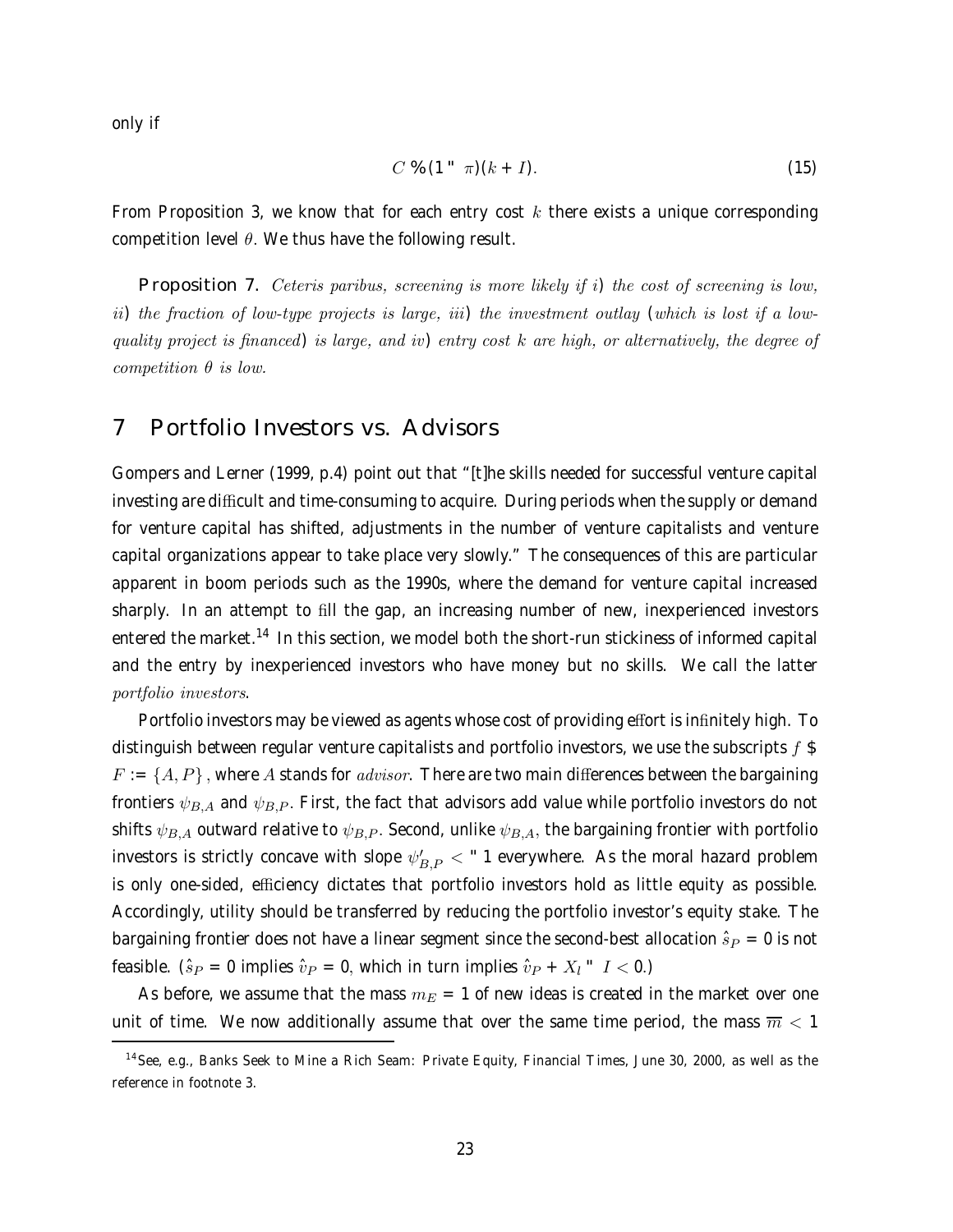of advisors arrives at the market fringe, where they must decide whether to enter or not.<sup>15</sup> The inflow of portfolio capital is endogenous and determined by a zero-profit constraint. (The formal equilibrium conditions, which extend the definitions in Sections 3.3 and 5.1, are stated in Appendix C.) To ensure that portfolio investors can potentially break even, we assume that  $\overline{v}_P + X_l$   $I > k$ . That is, the bargaining utility of portfolio investors under the most favorable bargaining outcome must be sufficiently large to cover the entry cost  $k$ . The following result shows that Proposition 3 extends to multiple investor types. The proof is in Appendix C.

Proposition 8. For each entry cost  $k$ , there exists a unique equilibrium where both types of investors enter. Analogous to Proposition 3, a decrease in k raises the level of competition  $\theta$  and reduces the bargaining utility of both advisors and portfolio investors. As for ventures between entrepreneurs and advisors, the effect on financial contracts (and thus on incentives and value creation) is the same as in Proposition 1. As for ventures between entrepreneurs and portfolio investors, a decrease in k leads to a decrease in the portfolio investor's equity stake and an increase in the entrepreneur's equity stake. The portfolio investor holds the entire debt, and his debt holdings remain constant throughout.

Entry by an individual portfolio investor raises the overall level of competition. The extent to which this entails a positive or negative (contracting) externality depends on whether we consider ventures with advisors or portfolio investors. As for ventures between entrepreneurs and portfolio investors, the externality is unambiguously positive. As competition increases, utility is transferred to the entrepreneur by reducing the portfolio investor's equity stake. Since the moral hazard problem is one-sided, this improves efficiency. Also, both the market value and the success probability increase. With regard to ventures between entrepreneurs and advisors, the result is ambiguous. We showed in Section 5.2 that the externality is positive if competition is weak but negative if competition is strong. In the latter case, entry by portfolio investors reduces the net value in ventures financed by advisors and, provided efforts are complements, also the market value and success probability in these ventures.

Being unskilled, portfolio investors have no advantage vis-a-vis advisors in our model. In practice, this need not be the case. For instance, portfolio investors might have access to cheaper funding, e.g., from in-house sources. On the other hand, advisors might have both better and cheaper access to industry-specific information. In a young industry where the information acquisition problem is important, advisors may thus face lower entry cost. By contrast, in a mature industry portfolio investors may face lower entry costs. Given these assumptions, our model has the following implication: as entry costs decrease and the relative cost advantage of portfolio investors increases, advisors are driven out of the market. The reason for this is that i)

<sup>&</sup>lt;sup>15</sup> If  $\overline{m} > 1$ , we are back to the previous setting. If  $\overline{m} = 1$ , there exist multiple equilibria.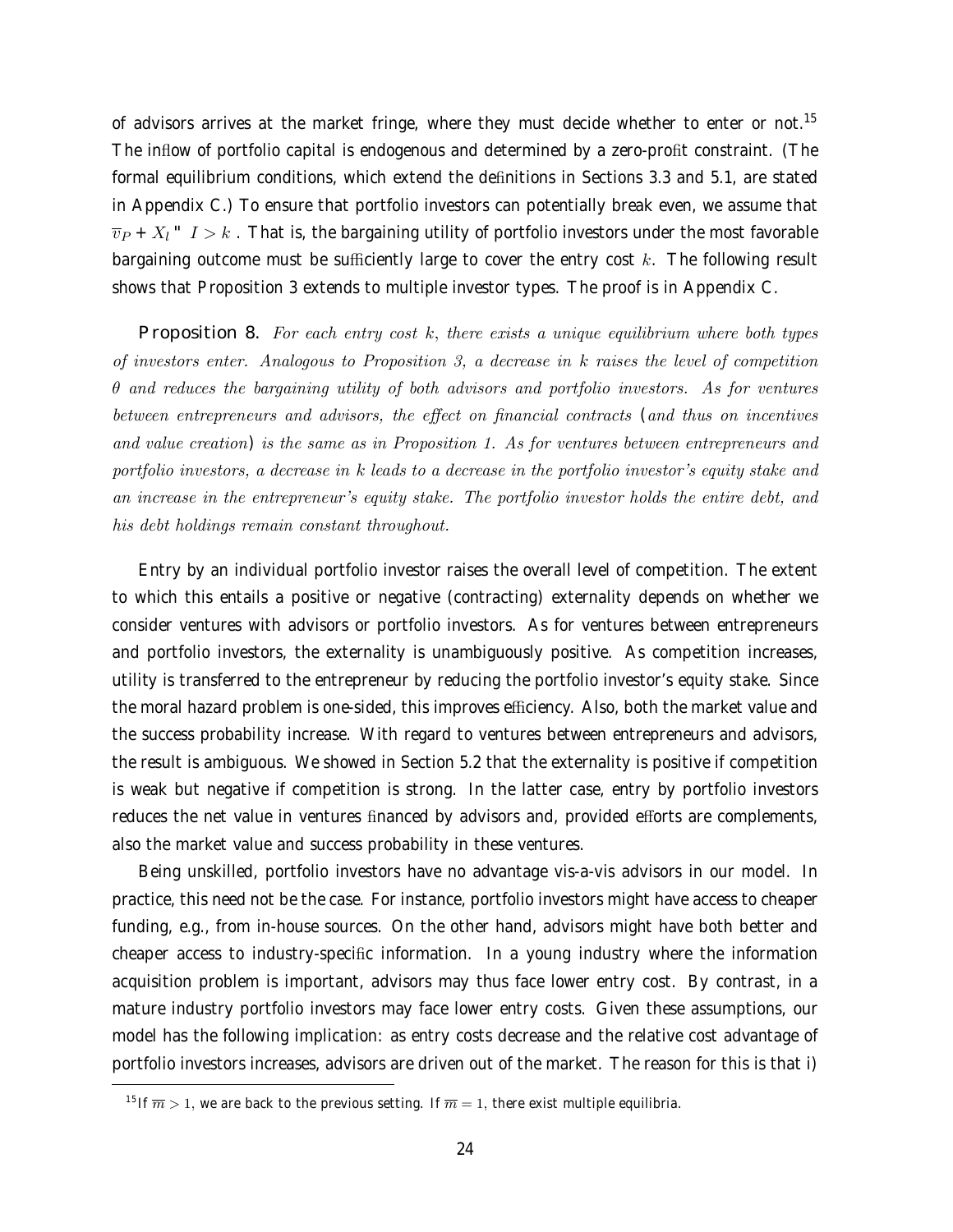portfolio investors eventually face lower entry costs, and, more interestingly, ii) the increase in competition and the associated negative contracting externality decrease the surplus produced by advisors.

# 8 Concluding Remarks

Our paper yields numerous empirical predictions relating venture capital contracts, the intensity of ex-ante project screening, and the value, success probability, and performance of venturebacked investments to the relative supply and demand for venture capital (or degree of capital market competition), entry costs, market transparency, investment profitability, and public policy. Most of these predictions remain yet to be tested. The ones that have been tested, however, appear to be consistent with the empirical evidence. Perhaps the most crucial aspect of our model is that the entrepreneur's equity share increases with the level of competition (except for intermediate levels, where it remains constant). This implies that incentives, the market value, and the success probability of ventures all vary with the supply and demand for venture capital. Indeed, Gompers and Lerner (2000) find that valuations are higher in times of strong competition, which implies that the equity share of entrepreneurs increases as capital inflows and competition among venture capitalists become more intense.<sup>16</sup> The authors also examine the relation between competition and the success of ventures. They find no statistically significant difference for investments made during the late 1980s, a period when competition was strong, and the early 1990s, a period of relatively low inflows. This is consistent with the hump-shaped relation predicted by our model (if efforts are complements), which implies that the success rate is low if competition is either strong or weak. It is, however, also consistent with the hypothesis that there is no relation between competition and success. To discriminate between these two hypotheses, more than two periods will be needed. Finally, Kaplan and Strömberg (2001a) find that the entrepreneur's equity share increases with investment performance, which is consistent with the results stated in Proposition 5.

Our model can be extended in several directions. As it stands, the focus is on cash-flow rights. Real-world venture capital contracts, however, include cash-flow rights, voting rights, liquidation rights, board rights, and other instruments (Kaplan and Strömberg 2001a). One conceivable extension is to examine how changes in competition affect the  $mix$  of different contractual provisions. Again, the underlying principle must be that utility is transferred in a way that minimizes incentive distortions. Second, we treat venture capitalists as a single entity. In practice, venture capital partnerships consist of general and limited partners, which are tied together by a contract. It would be interesting to analyze how competition simultaneously

<sup>&</sup>lt;sup>16</sup> We thank Paul Gompers for bringing this to our attention.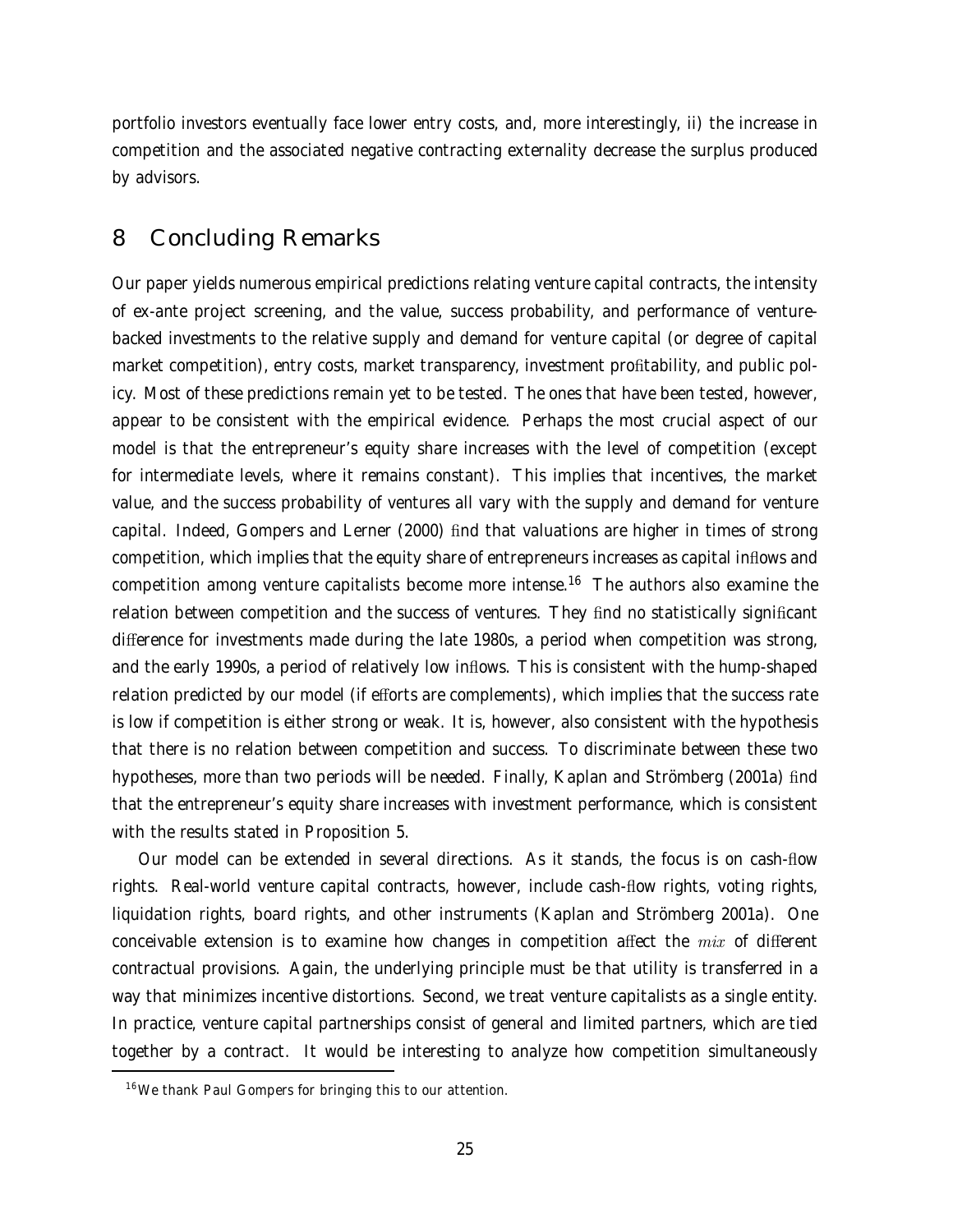affects both types of contracts, i.e., contracts between venture capitalists and entrepreneurs and contracts between the general and limited partners. The question is whether the two contracts move in the same or opposite direction. Third, we do not allow for project choice. Suppose there is a choice between projects that rely heavily on the effort of venture capitalists and projects that do not. If competition is strong and venture capitalists' equity stakes are inefficiently small, it will become optimal for venture capitalists to move away from effort-intensive activities such as early-stage seed financing toward less effort-intensive activities.

# 9 Appendix

### 9.1 Appendix A: Specific Production Technologies

Example 1: Linear Technology. The equity frontier derives from the following program: the entrepreneur choose s to maximize u (s) subject to the constraint that  $v(s) \neq v$ . The solution is characterized for all feasible reservation values  $v \neq 0$ . (If v is too large, the solution is not feasible). In a slight abuse of notation, we denote the solution by  $s^*(v)$ . Both  $v(s)$  and  $u(s)$  are strictly quasiconcave. Accordingly,  $s<sup>*</sup>$  is a solution to the entrepreneur's problem if and only if  $v(s)$  is nondecreasing and  $u(s)$  is nonincreasing at  $s^*$ . Define

$$
\underline{s} := \frac{\alpha_F d^{2} \cdot \alpha_E (1 - d)^2}{2\alpha_F d^{2} \cdot \alpha_E (1 - d)^2},
$$

and

$$
\overline{s}:=\frac{\alpha_E(1-\alpha)^2}{2\alpha_E(1-\alpha)^2-\alpha_Fd^2},
$$

where  $0 < \underline{s} < \overline{s} < 1$ . We obtain the following result:

i) if  $\alpha_E$  (1  $\degree$   $d)^2 > \alpha_F d^2$ , the set of Pareto-optimal equity allocations is  $[0, \overline{s}]$ ,

ii) if  $\alpha_E$  (1  $\alpha_B$   $d)^2 = \alpha_F d^2$ , the set of Pareto-optimal equity allocations is [0, 1], and

iii) if  $\alpha_E$  (1  $^{\circ}$   $d)^2 < \alpha_F d^2$ , the set of Pareto-optimal equity allocations is  $[\underline{s},1]$ .

Case i) is the case discussed in the text where the entrepreneur is more productive. In case i), define  $\underline{v} := 0$  and  $\overline{v} =: v(\overline{s})$ . In case ii), define  $\underline{v} := 0$  and  $\overline{v} := v(1)$ . Finally, in case iii), define  $v := v(s)$  and  $\overline{v} := v(1)$ . For any  $v \oint [v, \overline{v}]$ , the solution  $s^*(v)$  satisfies

$$
v = \frac{1}{2}\alpha_F d^2 (s^*(v))^2 \Delta_X^2 + \alpha_E (1 - d)^2 s^*(v) (1 - s^*(v)) \Delta_X^2.
$$
 (16)

Solving (16) for  $s^*(v)$ , we obtain

$$
s^*(v) = \frac{\alpha_E (1 - d)^2 \Delta_X - \Phi}{\left(2\alpha_E (1 - d)^2 - \alpha_F d^2\right) \Delta_X},\tag{17}
$$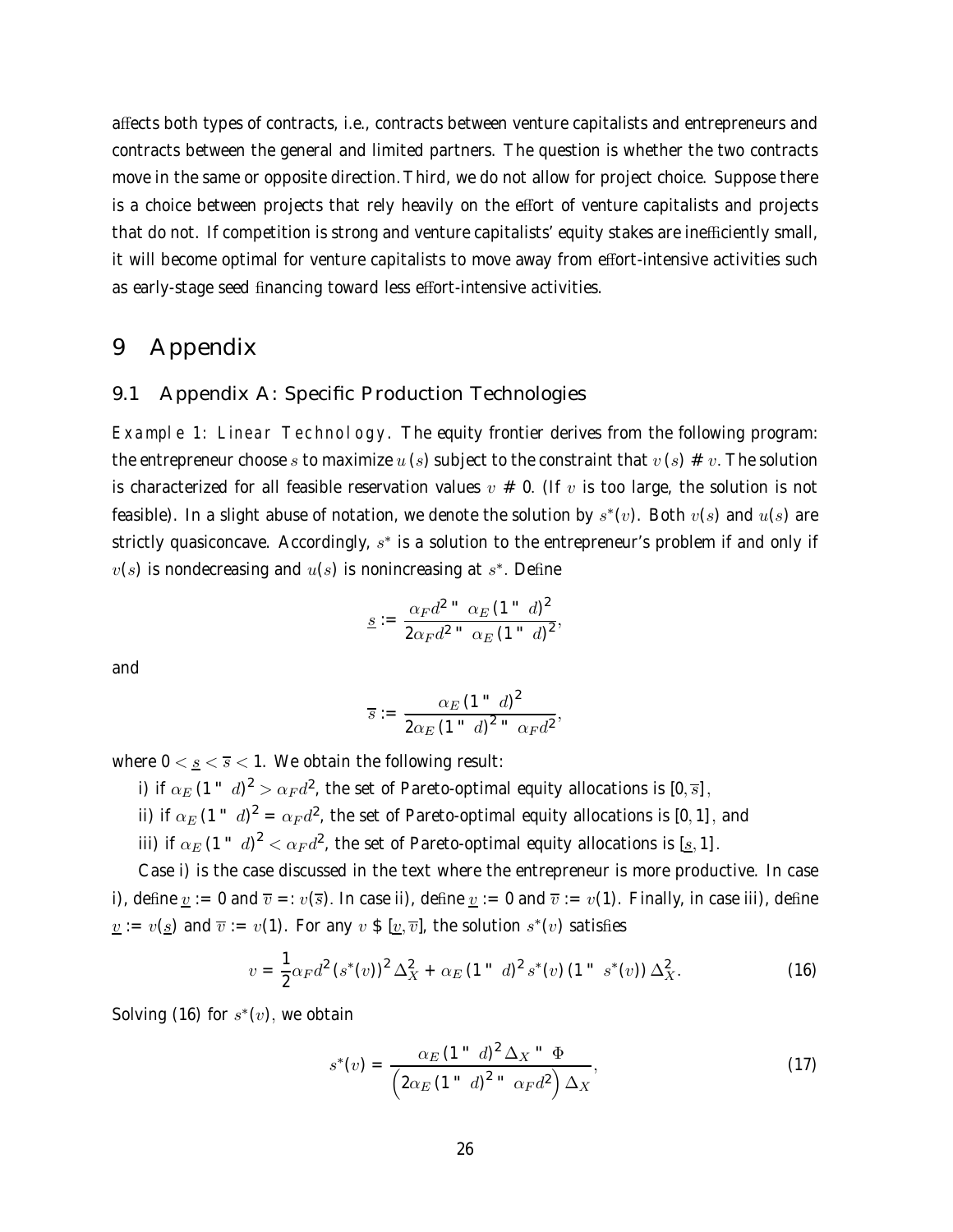where  $\Phi:=\sqrt{\alpha_E^2\,(1- d)^4\,\Delta_X^2-2v(2\alpha_E\,(1- d)^2- a_F d^2)}$ . Clearly,  $s^*(v)$  is strictly increasing. Inserting (17) in (3) generates the equity frontier  $\psi_E(v)$ . Differentiating  $\psi_E(v)$  twice with respect to  $v$ , we have

$$
\frac{d^2\psi_E(v)}{dv^2} = " \Phi^{-3}\left[ \left( \alpha_E \left( 1 " d \right)^2 " \alpha_F d^2 \right)^2 + \alpha_E \left( 1 " d \right)^2 \alpha_F d^2 \right] < 0.
$$

To show that the sum of utilities  $v + \psi_E(v)$  attains its maximum in the interior of  $[v, \overline{v}]$ , we compute the derivative of  $\psi_E\left(v\right)$  at the boundaries. In case i), we have  $\psi_E^\prime(\underline{v})~=~[\alpha_F d^2$  "  $\alpha_E$  (1  $^{\circ}$   $d)^2$ ]/ $[\alpha_E$  (1  $^{\circ}$   $d)^2$ ]  $>$   $^{\circ}$  1 and lim $_{v\to\overline{v}}$   $\psi_E'(v)$  =  $^{\circ}$  &. In case ii), we have  $\psi_E'(v)$  = 0 and  $\lim_{v\to\overline{v}}\psi_E'(v)$  = " &. Finally, in case iii), we have  $\psi_E'(v)$  = 0 and  $\psi_E'(\overline{v})$  = "  $\alpha_F d^2/[\alpha_F d^2$  "  $\alpha_E$  (1  $^{\circ}$   $d)^2$ ]  $<$   $^{\circ}$  1. Since  $\psi_E(v)$  is strictly concave, this implies that in each case there exists a unique  $\hat{v} \$   $(v, \overline{v})$  such that  $\psi_E'(\hat{v})$  = "1. Q.E.D.

Example 2: Cobb-Douglas Technology. Again,  $v(s)$  and  $u(s)$  are both quasiconcave, implying that s<sup>∗</sup> solves the entrepreneur's problem for some v if and only if  $v(s)$  is nondecreasing and  $u(s)$  is nonincreasing at s<sup>\*</sup>. Differentiating (5) with respect to s, we have that  $v(s)$  is nondecreasing if and only if s %  $[1 + d]/2$ . Similarly, differentiating (6) with respect to s, we have that  $u(s)$  is nonincreasing if and only if  $s \# d/2$ . Accordingly, the set of Pareto-optimal equity allocations is  $\left[\frac{d}{2}, [1+d]/2\right]$ , implying that  $\underline{v} := v\left(\frac{d}{2}\right)$  and  $\overline{v} := v\left(\frac{1+d}{2}\right)$ . Moreover,  $v(s)$  is strictly increasing for all  $s < [1 + d]/2$ , implying that  $s^*(v)$  is strictly increasing for all  $v < \overline{v}$ . We next show that  $\psi_E$  is strictly concave. Differentiating  $u(s)$  and  $v(s)$  twice, we obtain

$$
\frac{d^2\psi_E(v)}{dv^2} = \frac{1}{2} (1+d) \Delta_X^2 \rho(s^*(v)) \left(\frac{1}{v'(s^*(v))}\right)^2
$$

$$
\cdot \left(\frac{d}{(s^*(v))^2} + \frac{(1+d)(2s^*(v) - d)}{s^*(v)(1 - s^*(v)) (1 + d - 2s^*(v))}\right),
$$

which is strictly negative for all  $s^* \$ [d/2, (1+d)/2]$ . To show that the sum of utilities  $v +$  $\psi_E(v)$  attains its maximum in the interior of  $[\underline{v}, \overline{v}]$ , we compute the derivative of  $\psi_E(v)$  at the boundaries. The derivative of  $\psi_E(v)$  is

$$
\frac{d\psi_E(v)}{dv} = " \frac{(1+d) (2s^*(v) " d) (1 " s^*(v))}{s^*(v) (2 " d) (1 + d " 2s^*(v))}.
$$
\n(18)

Evaluating (18) at  $\underline{v}$  and  $\overline{v}$ , we obtain  $\psi_E'(v) = 0$  and  $\lim_{v\to\overline{v}} \psi_E'(v) = "$  &. Since  $\psi_E(v)$  is strictly concave, this implies there exists a unique  $\hat{v}$  \$  $(\underline{v},\overline{v})$  such that  $\psi_E' \left( \hat{v} \right)$  = " 1. Q.E.D.

### 9.2 Appendix B: Proofs of Propositions 1 and 3-6

Proof of Proposition 1. To apply the first-order condition (9), we must first show that the bargaining outcome lies in the interior of the domain of  $\psi_B$ . Given that  $V^R \neq 0$  and  $U^R \neq 0$ ,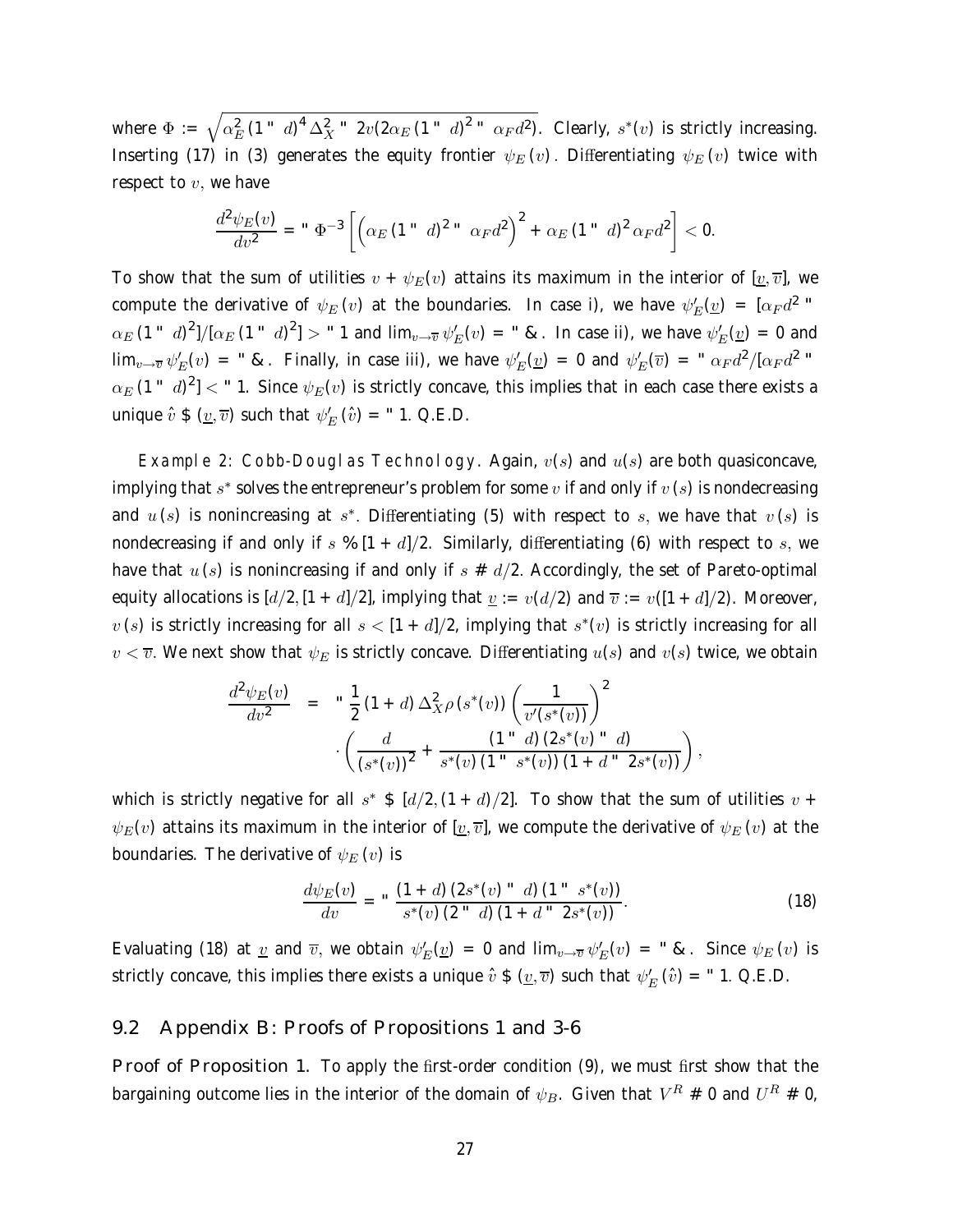there are only two possible cases where this might not hold: if  $\underline{v}$  "  $I>0$  and  $\psi_B'(\underline{v}$  "  $I) < 0,$  and if  $\psi_B(\overline{v}+X_l$   $\le I)>0$  and  $\lim_{V\to\overline{v}+X_l-I}\psi_B'(V)>$   $\le$   $\mathcal{R}$ . To show that these cases cannot arise, we argue to a contradiction. Suppose that  $\underline{v}^+$   $I>0$  and  $\psi_B'(\underline{v}^+|I)<$  0, implying that  $s^*(\underline{v})>$  0. But  $\psi_E'(v)=u'(s^*)/v'(s^*)$ ,  $\psi_E'(v)<$  0, and Pareto optimality imply that  $u'(s^*(v))<$  0. Hence there exists some equity allocation  $s < s<sup>*</sup>(v)$  which makes the entrepreneur better off, contradicting the construction of  $\psi_E$ , which requires that  $u(s)$  is maximized at  $s^*(v)$ . An analogous argument holds for the second case.

We next prove uniqueness. Inserting (10)-(11) into (9) yields

$$
\beta \frac{r + q_F(\theta)}{r + q_E(\theta)} = " \psi_B'(V^B) \frac{V^B}{\psi_B(V^B)}.
$$
\n(19)

From the uniqueness of the bargaining solution, it follows that (19) has a unique solution  $(U^B, V^B)$ , where  $V^B$  \$  $(0, \overline{v} + X_l - I)$ . As for claim 1), implicitly differentiating (19) with respect to  $\theta$  gives

$$
\frac{dV^B}{d\theta} = \beta \frac{\left[r + q_F\right]q_E^{\prime \text{`` } \left[r + q_E\right]q_F^{\prime}}}{\left[r + q_E\right]^2} \frac{\psi_B^2}{\psi_B \left[\psi_B^{\prime} + V^B \psi_B^{\prime \prime}\right]^{\text{'' } \left(V^B \left(\psi_B^{\prime}\right)\right)^2}} < 0,
$$

implying that  $dU^B/d\theta > 0$ . This, in conjunction with the monotonicity of  $q_E$  and  $q_F$ , implies that  $V^R$  is decreasing and  $U^R$  increasing in  $\theta$ .

Claims 2)-3) follow now from the construction of the bargaining frontier and the monotonicity of  $U^B$  and  $V^B$ . In particular, by (19), the threshold  $\underline{\theta}$  is uniquely determined by  $V^B = \hat{v} + X_l^T I$ , while  $\overline{\theta}$  is uniquely determined by  $V^B = \hat{v}$   $\dot{v}$   $I$ . Q.E.D.

Proof of Proposition 3. In equilibrium,  $\theta$ ,  $U^B$ , and  $V^B$  are determined by (19) and the zero-profit constraint  $V^R = k$ . The total derivatives from these two equations generate the following equation system:

$$
\begin{pmatrix}\n\int_{0}^{R} \frac{[r+q_{F}]q_{E}^{\prime} - [r+q_{E}]q_{F}^{\prime}}{[r+q_{E}]^{2}} & \frac{\psi_{B}[\psi_{B}^{\prime}V^{B}\psi_{B}^{\prime\prime}] - V^{B}(\psi_{B}^{\prime})^{2}}{\psi_{B}^{2}} \\
V^{B} \frac{rq_{F}^{\prime}}{[q_{F}+r]^{2}} & \frac{q_{F}}{q_{F}+r}\n\end{pmatrix}\n\begin{pmatrix}\nd\theta \\
dV^{B}\n\end{pmatrix} = \begin{pmatrix}\n0 \\
1\n\end{pmatrix} dk.
$$
\n(20)

The determinant of this system, D, is negative. In conjunction with the limit properties of  $q_F$  and  $q_E$  for  $\theta$   $\prime$  0 and  $\theta$   $\prime$  &, this establishes the existence and uniqueness of a solution to the equation system given by (19) and  $V^R = k$ . We can now apply Cramer's rule and obtain

$$
\frac{d\theta}{dk} = \sqrt{\frac{1}{D} \left[ \sqrt{\frac{V^B T q'_F}{[q_F + r]^2}} \frac{\psi_B \left[ \psi'_B + V^B \psi''_B \right] \sqrt{\frac{V^B}{V^2}} \psi_B^2 \right]} \psi_B^2} < 0.
$$

The rest follows from Proposition 1. Q.E.D.

Proof of Proposition 4. An increase in  $\gamma$  shifts the bargaining frontier outward. (The bargaining frontier is the same as in the basic model, except that I is replaced by  $\Delta_I :=$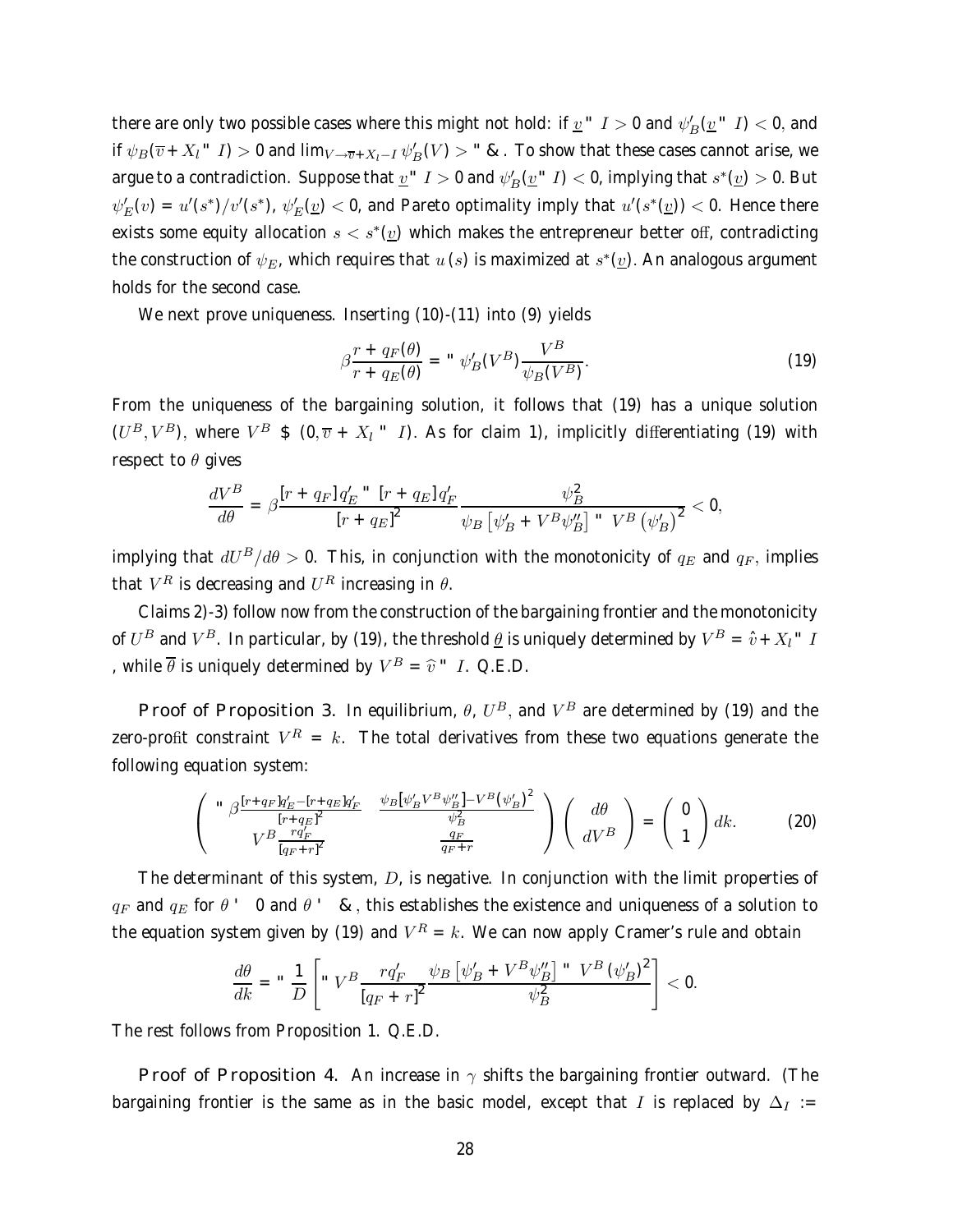(1  $\gamma$ )*I*.) Define  $\zeta := \psi_B'(V)/\psi_B(V)$ , and observe that  $d\zeta/d\Delta_I < 0$ . (More precisely,  $d\zeta/d\Delta_I = 0$  $[\psi_B\psi''_B$  "  $(\psi'_B)^2]/\psi_B^2$   $<$  0 if  $V$  %  $\hat{v}$  "  $\Delta_I$  or  $V$  #  $\hat{v}$  +  $X_l$  "  $\Delta_I$ , and  $d\zeta/d\Delta_I$  =  $\psi'_B/\psi_B^2$   $<$  0 if  $\hat{v}$   $\Delta_I$  %  $v$  %  $\hat{v}$  +  $X_l$   $\Delta_I$ .) In what follows, we show that  $dU^B/d\Delta_I$  < 0, which proves the claim in the proposition.

We argue to a contradiction, assuming that  $U^B$  is nondecreasing in  $\Delta_I$  for some  $\Delta_I$ . Inspection of the equilibrium conditions shows that this can only happen if  $\theta$  is nondecreasing in  $\Delta_I$ . However, from the equation system generated by the total derivatives of (19) and  $V^R = k$ , we have that

$$
\frac{d\theta}{d\Delta_I} = "\frac{1}{D}V^B\frac{d\zeta}{d\Delta_I}\frac{q_F}{q_F+r} < 0,
$$

contradiction. Q.E.D.

Proof of Proposition 5. Proposition 4 considers a decrease in  $I$ . It therefore remains to prove the result for an increase in  $\Delta_X$  and/or  $X_l$ . Take any two profitability levels L (low) and H (high). We argue to a contradiction, assuming that an increase in profitability from  $L$  to  $H$ induces a clockwise move across regions. The proof proceeds in two steps. We first show that this must imply that

$$
\frac{V_H^B}{U_H^B} < \frac{V_L^B}{U_L^B}.\tag{21}
$$

Recall that  $V_H^R = V_L^R = k$ . Suppose first that  $\theta_H \otimes \theta_L$ . From the zero-profit constraint  $V_H^R = k$ , it follows that  $V_H^B \% V_L^B$ , implying  $U_H^B > U_L^B$  and therefore (21). Suppose next that  $\theta_H > \theta_L$ . Moving clockwise across regions implies that

" 
$$
\psi'_{B,H}(V_H^B) > " \psi'_{B,L}(V_L^B)
$$
. (22)

Moreover, equations (9)-(11) imply that

" 
$$
\psi'_{B,H}(V_H^B) \frac{V_H^B}{\psi_{B,H}(V_H^B)} \frac{r + q_E(\theta_H)}{r + q_F(\theta_H)} = " \psi'_{B,L}(V_L^B) \frac{V_L^B}{\psi_{B,L}(V_L^B)} \frac{r + q_E(\theta_L)}{r + q_F(\theta_L)}.
$$
 (23)

Together, (22)-(23),  $\theta_H > \theta_L$ , and monotonicity of  $q_E$  and  $q_F$ , imply (21).

Having established that (21) must hold, we can now consider all possible moves across regions. Suppose first we move from Region II or III to Region I. By the definition of Regions I-III, this implies that

$$
\frac{V_H^B}{U_H^B} > \frac{\hat{v}_H + X_l \text{`` } I}{\hat{u}_H},\tag{24}
$$

and

$$
\frac{V_L^B}{U_L^B} \underset{\sim}{\otimes} \frac{\hat{v}_L + X_l \text{ " } I}{\hat{u}_L}.
$$
\n(25)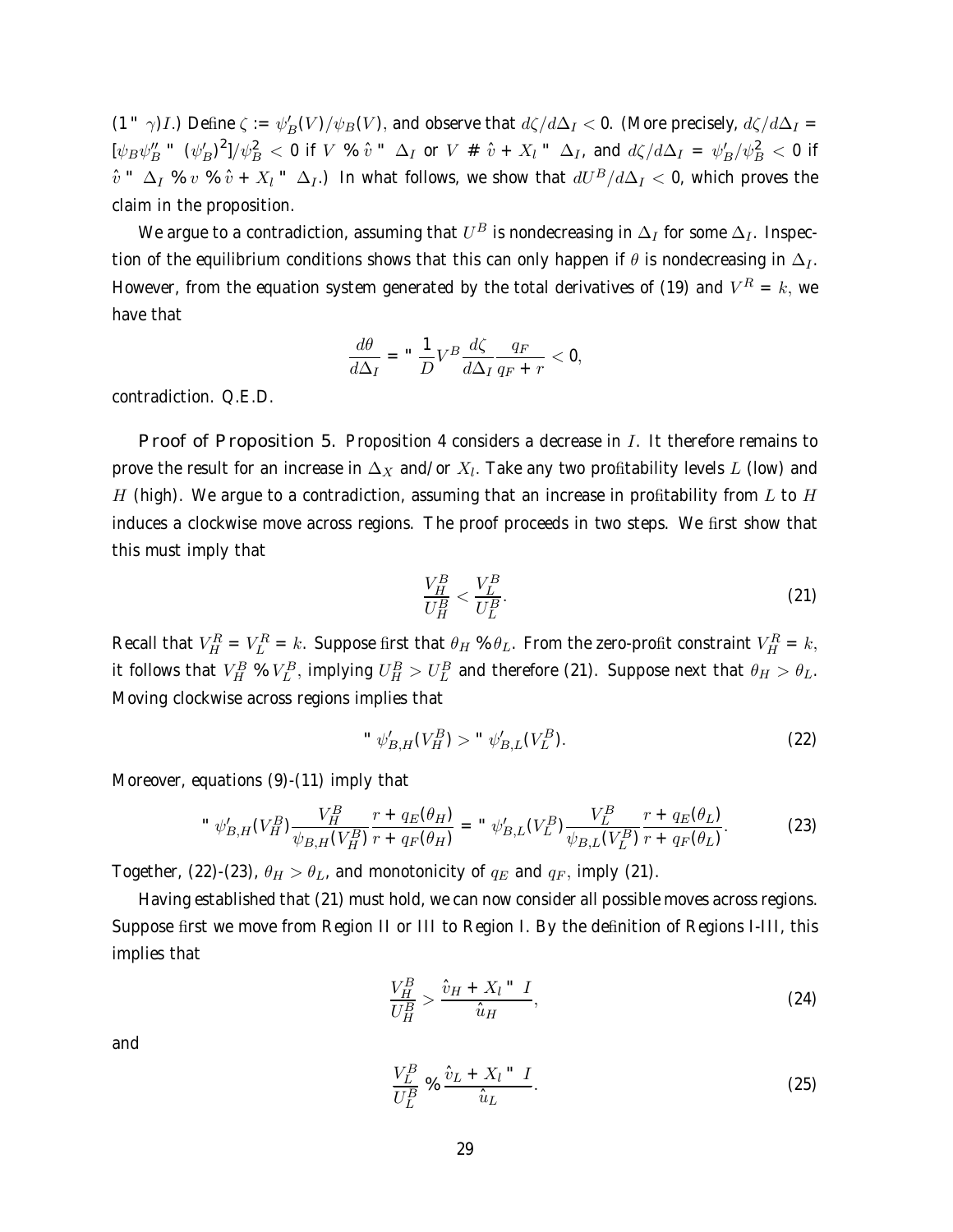Suppose first that  $\Delta_X$  increases while  $X_l$  remains constant, implying that  $\hat{u}_H > \hat{u}_L$ . In conjunction with (24)-(25) and the assumption that  $\hat{v}_H/\hat{u}_H = \hat{v}_L/\hat{u}_L$ , this contradicts (21). Suppose next that  $X_l$  increases while  $\Delta_X$  remains constant. As the equity frontier remains unchanged, we have  $\hat{u}_H = \hat{u}_L$ . Again, by (24)-(25), this contradicts (21). Given these arguments, the argument if both  $\Delta_X$  and  $X_l$  increase is obvious. The argument for why a move from Region III to Region II can be ruled out is analogous. Q.E.D.

Proof of Proposition 6. Define  $\omega_1 := (r + \xi \theta^{-\frac{1}{2}})/(r + \xi \theta^{\frac{1}{2}})$  and  $\omega_2 := \xi \theta^{-\frac{1}{2}}/(r + \xi \theta^{-\frac{1}{2}})$ . Note that  $d\omega_2/d\xi > 0$ ,  $d\omega_1/d\xi < 0$  if  $\theta > 1$ , and  $d\omega_1/d\xi > 0$  if  $\theta < 1$ . From the equation system generated by the total derivatives of (19) and  $V^R = k$ , we have that

$$
\frac{dV^B}{d\xi} = \frac{1}{D} \left[ \omega_2' V^B \beta \frac{\left[r + q_F\right] q_E^{\prime \prime \prime} \left[r + q_E\right] q_F^{\prime}}{\left[r + q_E\right]^2} + \omega_1' \beta V^B \frac{r q_F^{\prime}}{\left[q_F + r\right]^2} \right],
$$

which is strictly negative if  $\theta > 1$ . It remains to prove that  $\theta$  becomes arbitrarily large if k is sufficiently small. Suppose not. There then exists a sequence of equilibria indexed by n such that  $\theta_n$  ,  $\overline{\theta}$  as  $k_n$  ,  $\theta$ , where  $\overline{\theta}$  is finite. By (19), this implies that  $V^B_n$  converges to some strictly positive value  $\overline{V}^B$ . Since  $\theta_n$   $\cdot$   $\overline{\theta}$ , and since r remains constant, this contradicts the zero-profit constraint for large  $n$ . Q.E.D.

### 9.3 Appendix C: Proof of Proposition 8

We first state the conditions for a market equilibrium with different investor types f \$ F :=  $\{A, P\}$ . The distribution of investors in the market is  $\mu_f := M_f / \sum_{f \in F} M_f$ , while the degree of competition is  $\theta := \sum_{f \in F} M_f/M_E.$  Investor utilities are denoted by  $V^R_f$  and  $V^B_f$ , respectively, while the utility of an entrepreneur bargaining with a type"  $f$  investor is denoted by  $U_f^B.$ Equilibrium utilities derive from the equations

$$
V_f^R = \frac{q_F(\theta)}{r + q_F(\theta)} V_f^B \text{ for all } f \text{ } \text{\$ } F,
$$
 (26)

and

$$
U^R = \frac{q_E(\theta)}{r + q_E(\theta)} \sum_{f \in F} \mu_f U_f^B.
$$
 (27)

Stationarity requires that

$$
q_f(\theta)M_f = m_f \text{ for any } f \text{ $f$ with } \mu_f > 0,
$$
\n(28)

and

$$
q_E(\theta)M_E = m_E. \tag{29}
$$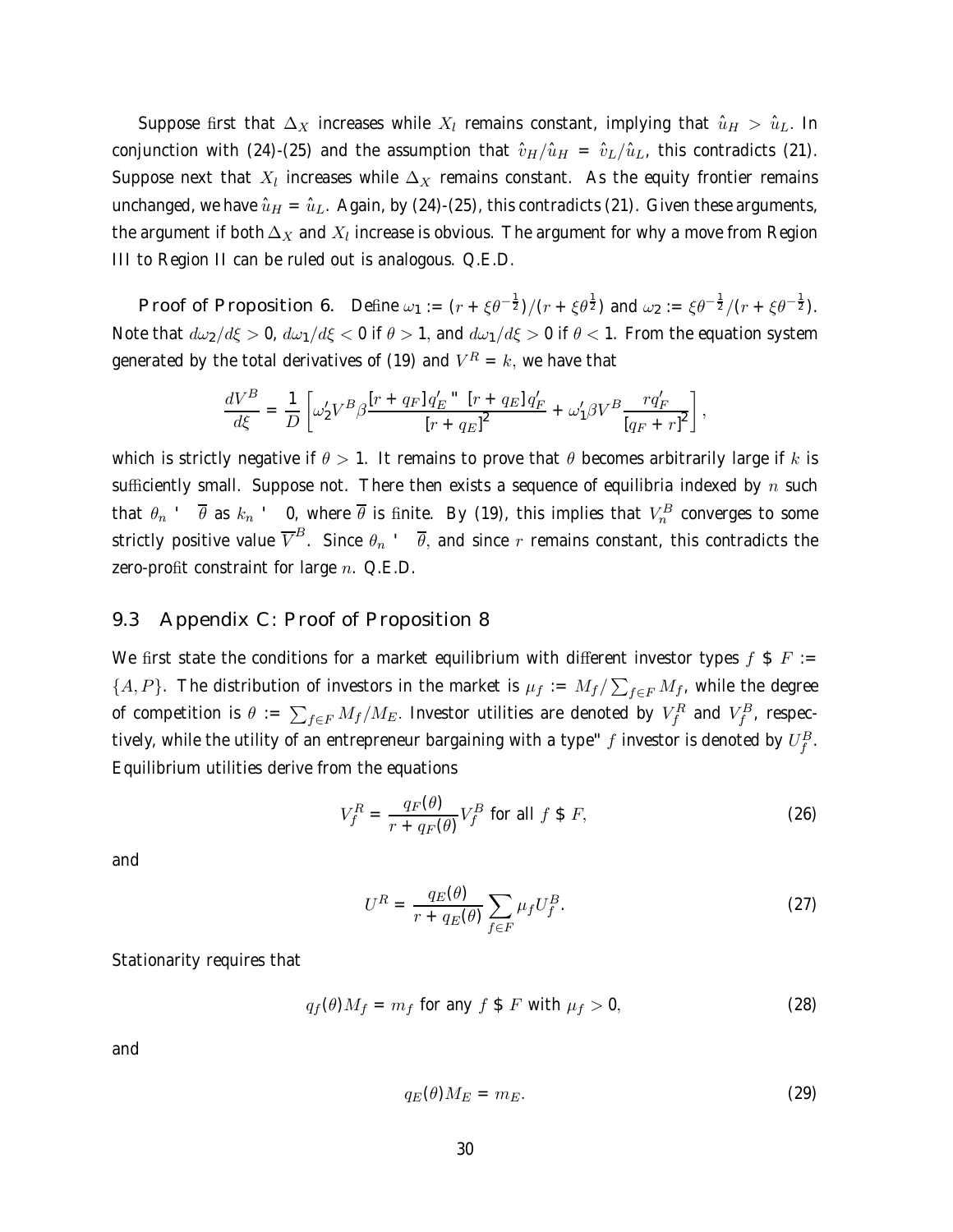We can now state the equilibrium conditions as follows:

Definition: Market Equilibrium with Two Types of Investors. A market equilibrium in the market with contracting, bargaining, and search with two types of investors is defined by the following conditions, which must hold for all  $f \$ F.

*i*) Bargaining utilities  $(V_f^B, U_f^B)$  maximize the Nash product (8).

ii) Reservation values  $(V_f^R, U^R)$  and  $V_f^R$  satisfy the asset value equations (26)-(27).

iii) Flows  $(m_E, m_f)$  and stocks  $(M_E, M_f)$  satisfy the stationarity conditions (28)-(29).

iv) Entry must be optimal for each type of investor :

- Type  $f = A$  (in short supply):  $m_A = \overline{m}$  if  $V_A^R > k$ ,  $m_A \$$  [0, $\overline{m}$ ] if  $V_A^R = k$ , and  $m_A = 0$  if  $V_A^R < k$ .

- Type  $f = P$  (not in short supply):  $V_P^R = k$  if  $m_P > 0$  and  $V_P^R$ % k if  $m_P = 0$ .

Proof of Proposition 8. Stationarity in conjunction with  $V^R_A > V^R_P$  implies that  $m_A = \overline{m}$ and  $m_E = 1$ <sup>"</sup>  $\overline{m}$ . We now show that each  $\theta$  is associated with a unique set of bargaining utilities  $V_f^B$ , which are continuous and decreasing in  $\theta$ . One implication of this is that the reservation values  $V_f^R$  are also decreasing in  $\theta.$  In conjunction with the constraint  $V_P^R=k$ , this implies that the equilibrium is unique and that the bargaining utilities of both investor types are increasing in  $k$ , as claimed in the proposition. Following a decrease in  $k$ , we therefore move counterclockwise along each of the two bargaining frontiers. The rest follows from the construction of  $\psi_{B,A}$  and  $\psi_{B,P}$ .

To simplify the notation, define  $\rho_1(\theta) := r/[r + q_F(\theta)]$  and  $\rho_2(\theta) := q_E(\theta)/[r + q_F(\theta)]$ , where  $\rho_1'(\theta) > 0$  and  $\rho_2'(\theta) < 0$ . From (26), we have that  $V_f^B$  "  $V_f^R = \rho_1(\theta) V_f^B$ . Substituting this and (27) into (9) (with appropriately added subscripts  $f \$  F) and computing total derivatives, we obtain the following equation system:

$$
\left(\begin{array}{cc} \beta\psi_{B,A}'\left[1\right.^{u} & \rho_{2}\mu_{A}\right] +\rho_{1}\left[\psi_{B,A}' +V_{A}^{B}\psi_{B,A}''\right] & \quad \quad \ddots \beta\psi_{B,P}'\rho_{2}\mu_{P} \\ & \quad \quad \ddots \beta\psi_{B,A}'\rho_{2}\mu_{A} & \quad \beta\psi_{B,P}'\left[1\right.^{u} & \rho_{2}\mu_{P}\right] +\rho_{1}\left[\psi_{B,P}' +V_{P}^{B}\psi_{B,P}''\right] \\ \cdot\left(\begin{array}{c}dV_{A}^{B}\\ dV_{P}^{B}\end{array}\right) =\left(\begin{array}{cc}\beta\psi_{B,A}'\rho_{2}'\mu_{A} & \rho_{1}'V_{A}^{B}\psi_{B,A}' \\ \beta\psi_{B,P}'\rho_{2}'\mu_{P} & \rho_{1}'V_{P}^{B}\psi_{B,P}'\end{array}\right)d\theta.
$$

The determinant of this system,  $\overline{D}$ , is

$$
\widetilde{D} = [\beta \psi'_{B,A} + \rho_1 (\psi'_{B,A} + V_A^B \psi''_{B,A})] [\beta \psi'_{B,P} + \rho_1 (\psi'_{B,P} + V_P^B \psi''_{B,P})]
$$
  
\n"  $\beta \psi'_{B,A} \rho_2 \mu_A [\beta \psi'_{B,P} + \rho_1 (\psi'_{B,P} + V_P^B \psi''_{B,P})]$   
\n"  $\beta \psi'_{B,P} \rho_2 \mu_P [\beta \psi'_{B,A} + \rho_1 (\psi'_{B,A} + V_A^B \psi''_{B,A})].$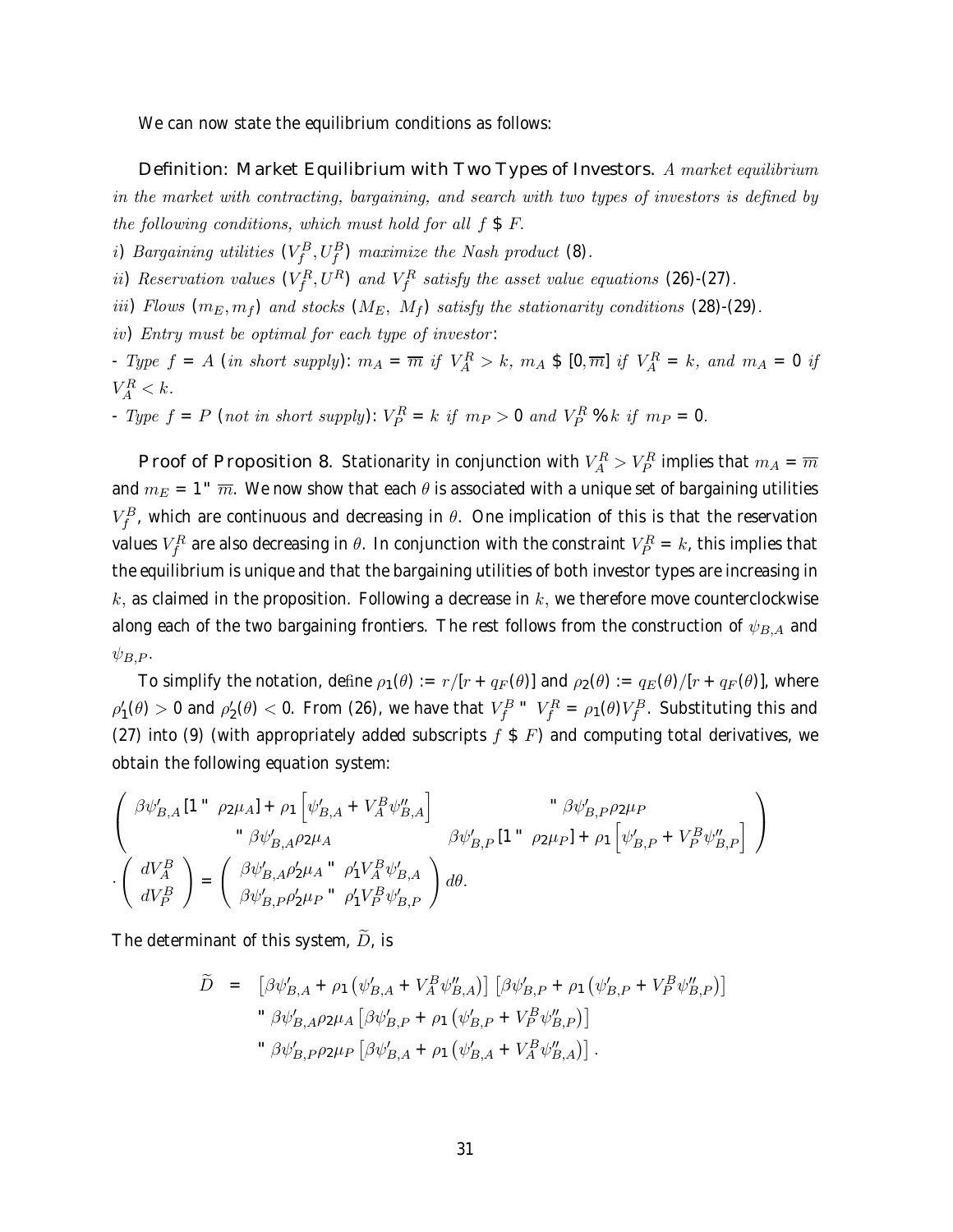Since  $\mu_A = 1$   $\mu_P$ ,  $\tilde{D}$  is a linear function of  $\mu_A$  and thus minimized at either  $\mu_A = 0$  or  $\mu_A = 1$ . If the minimum is attained at  $\mu_A = 1$ ,  $\widetilde{D}$  is bounded from below by

$$
\left[\beta\psi_{B}{}_{A}'(1\text{''}\rho_{2}) + \rho_{1}\left(\psi_{B}{}_{A}' + V_{A}^{B}\psi_{B}{}_{A}''\right)\right]\left[\beta\psi_{B}{}_{P}' + \rho_{1}\left(\psi_{B}{}_{P}' + V_{P}^{B}\psi_{B}{}_{P}''\right)\right],
$$

which is positive since  $\rho_2$  < 1. Similarly, if the minimum is attained at  $\mu_A = 0$ ,  $\tilde{D}$  is also positive. Applying Cramer's rule, we have that  $dV^B_A/d\theta = D_A/\widetilde{D}$ , where

$$
D_A : = [\beta \psi'_{B,A} \rho'_2 \mu_A " \rho'_1 V_A^B \psi'_{B,A}] [\beta \psi'_{B,P} (1" \rho_2 \mu_P) + \rho (\psi'_{B,P} + V_P^B \psi''_{B,P})]
$$
  
" 
$$
[\beta \psi'_{B,P} \rho'_2 \mu_P " \rho'_1 V_P^B \psi'_{B,P}] [" \beta \psi'_{B,P} \rho_2 \mu_P].
$$

Given that  $\rho_1' > 0$  and  $\rho_2' < 0$ , we have that  $D_A < 0$  and thus  $dV^B_A/d\theta < 0$ . Analogous calculations show that  $dV^B_P/d\theta <$  0. By (26), this implies that  $dV^R_f/d\theta <$  0. Q.E.D.

### 10 References

- Aghion, P., and Bolton, P. (1992), "An Incomplete Contracts Approach to Financial Contracting," Review of Economic Studies 59, 473-494.
- Aghion, P., Bolton, P., and Tirole, J. (2000), "Exit Options in Corporate Finance: Liquidity versus Incentives," mimeo, Princeton University.
- Binmore, K., Rubinstein, A., and Wolinsky, A. (1986), "The Nash Bargaining Solution in Economic Modelling," Rand Journal of Economics 17, 176-255.
- Broecker, T. (1990), "Credit-Worthiness Tests and Interbank Competition," Econometrica 58, 429-452.
- Casamatta, C. (2000), "Financing and Advising: Optimal Financial Contracts with Venture Capitalists," mimeo, University of Toulouse.
- Cestone, G. (2001), "Venture Capital Meets Contract Theory: Risky Claims or Formal Control?" mimeo, Institut d'Anàlisi Económica, Barcelona.
- Fenn, G.W., Liang, N., and Prowse, S. (1995), The Economics of the Private Equity Market. Washington, D.C.: Board of Governors of the Federal Reserve System.
- Florida, R., and Smith, D. (1992), "Venture Capital's Role in Economic Development: An Empirical Analysis," in: Sources of Metropolitan Growth, Edwin Mills and John McDonald, Eds. New Brunswick, NH: Center for Urban Policy Research.

Gompers, P., and Lerner, J. (1999), The Venture Capital Cycle. Cambridge, MA: MIT Press.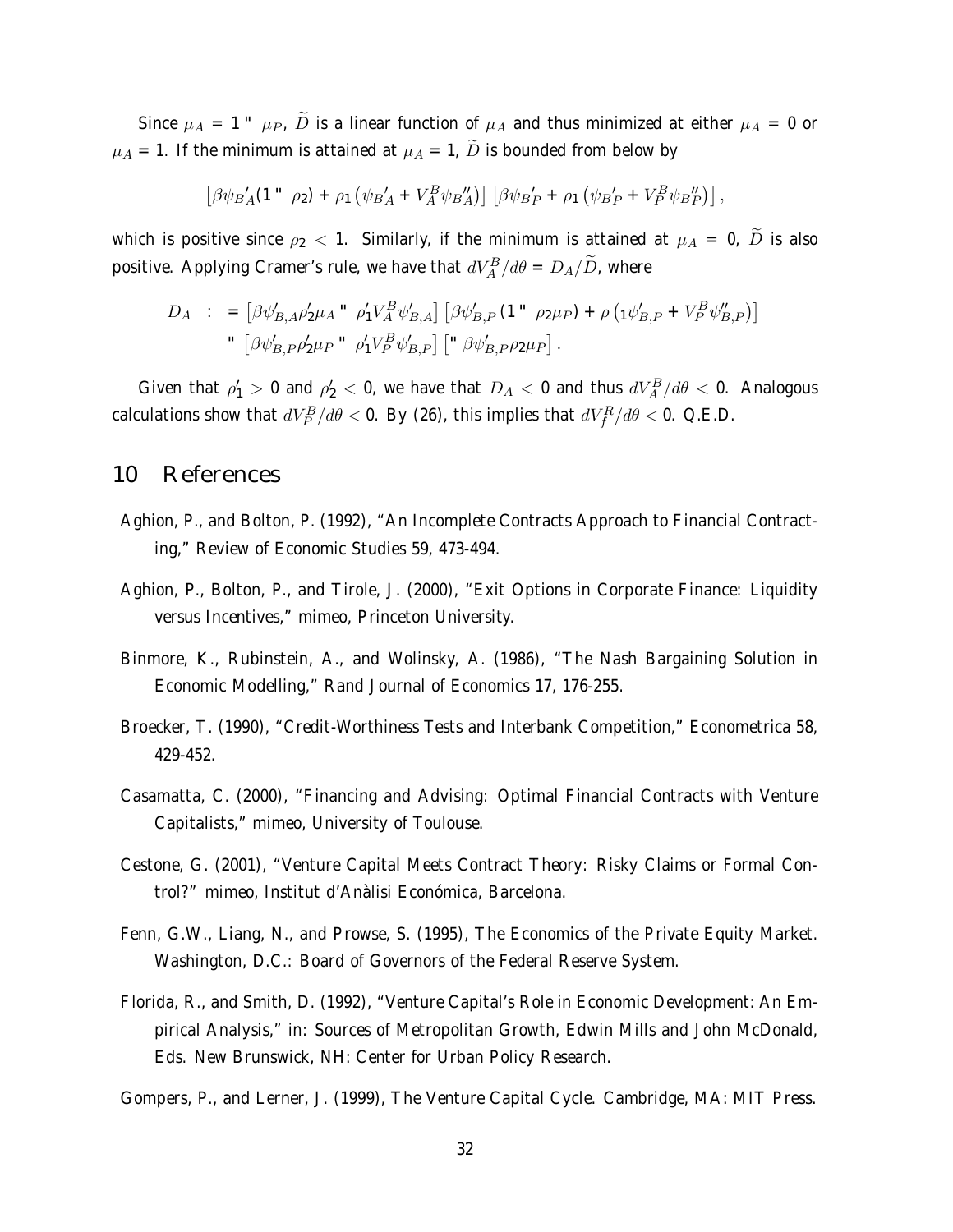- Gompers, P., and Lerner, J. (2000), "Money Chasing Deals? The Impact of Fund Inflows on Private Equity Valuation," Journal of Financial Economics 55, 281-325.
- Hellmann, T.F. (2001), "A Theory of Strategic Venture Investing," mimeo, Stanford University, forthcoming in Journal of Financial Economics.
- Hellmann, T.F., and Puri, M. (2001), "Venture Capital and the Professionalization of Startup Firms: Empirical Evidence," mimeo, Stanford University, forthcoming in Journal of Finance.
- Holmström, B.R., and Tirole, J. (1997), "Financial Intermediation, Loanable Funds, and the Real Sector," Quarterly Journal of Economics 112, 663-691.
- Inderst, R. (2001), "Screening in a Matching Market," Review of Economic Studies 68, 849-868.
- Kaplan, S.N., and Strömberg, P. (2001a), "Financial Contracting Theory Meets the Real World: An Empirical Analysis of Venture Capital Contracts," mimeo, University of Chicago.
- Kaplan, S.N., and Strömberg, P. (2001b), "Characteristics, Contracts, and Actions: Evidence from Venture Capital Analyses," mimeo, University of Chicago.
- Legros, P., and Newman, A.F. (2000), "Competing for Ownership," mimeo, University College London.
- Lerner, J. (1995), "Venture Capitalists and the Oversight of Private Firms," Journal of Finance 50, 301-318.
- Michelacci, C., and Suarez, J. (2000), "Business Creation and the Stock Market," mimeo, CEMFI, Madrid.
- Rajan, R.G. (1992), "Insiders and Outsiders: The Choice between Informed and Arm's Length Debt," Journal of Finance 47, 1367-14000.
- Renucci, A. (2000), "Optimal Contracts between Entrepreneurs and Value-Enhancing Financiers," mimeo, University of Toulouse.
- Repullo, R., and Suarez, J. (2000), "Venture Capital Finance: A Security Design Approach," mimeo, CEMFI, Madrid.
- Schmidt, K.M. (2000), "Convertible Securities and Venture Capital Finance," mimeo, University of Munich.
- von Thadden, E.-L. (1995), "Long-Term Contracts, Short-Term Investment and Monitoring," Review of Economic Studies 62, 557-575.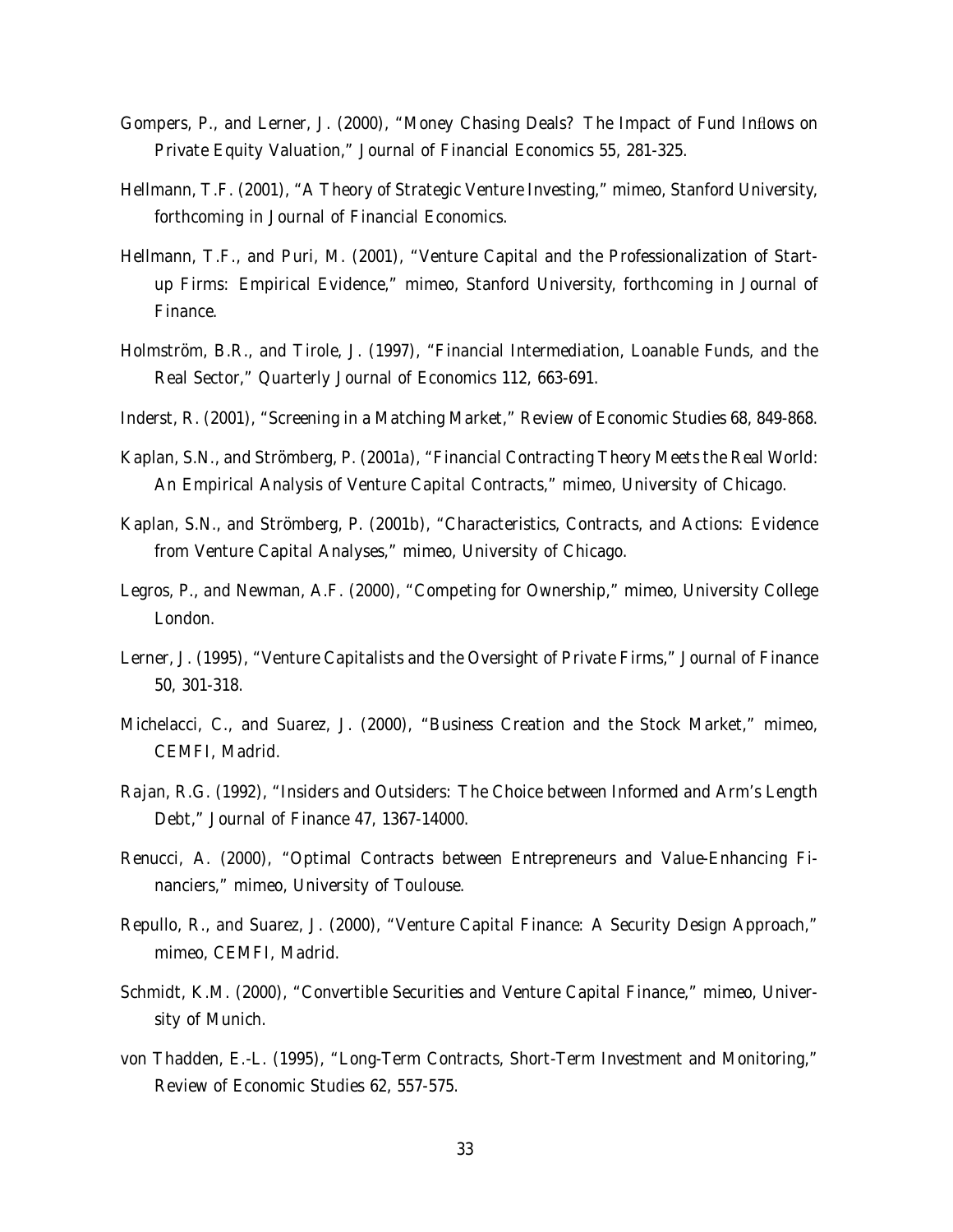